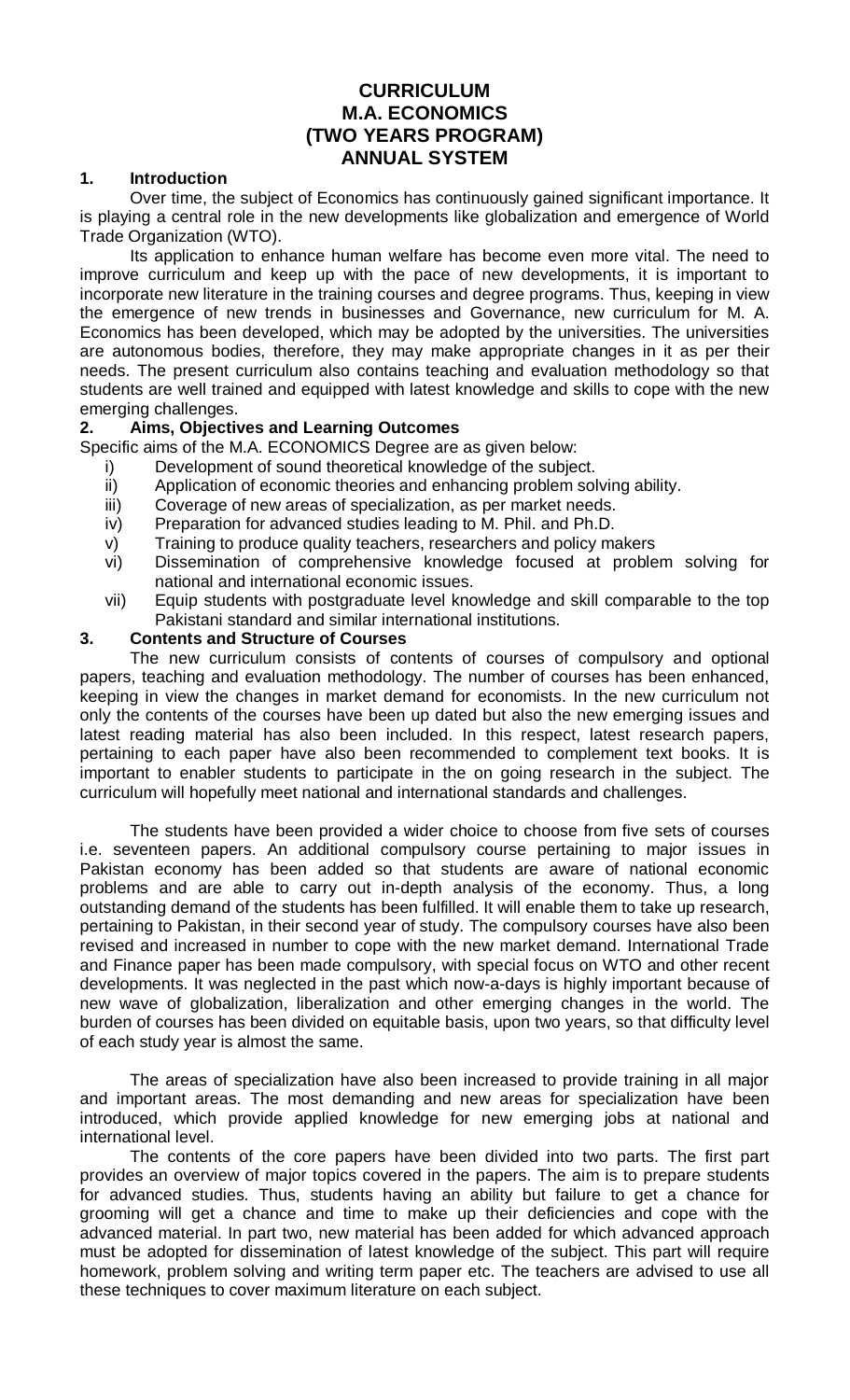Special attention has been paid while preparing contents and chalking out teaching methodology focused at; to discourage short cut methods of study to just obtain degree without gaining sufficient knowledge of the subject. Special focus of applied courses is to provide practical training so that students are well trained and they can compete in the open market and deliver on job. Keeping in view the above, teaching methodology has been proposed which may be adopted in each course, depending upon the nature of the courses and facilities available in each institution.

# **4. Compulsory and Optional Papers**

The core compulsory and optional papers are as given below:

| <b>Description</b>                | <b>Duration</b>                                   | <b>Remarks</b>           |
|-----------------------------------|---------------------------------------------------|--------------------------|
| M. A. Part I (Year One)           | -One year duration with three hours of            | All compulsory papers    |
| a) Five papers, 100 marks each    | teaching per week / per paper.                    |                          |
| b) One paper, 50 marks            | -One year duration with 11/2 hours teaching,      |                          |
|                                   | per week.                                         |                          |
| M. A. Part II(Year Two)           | year duration with three<br>-One<br>hours         | -Compulsory Papers       |
| a) Three compulsory papers, 100   | teaching per week/per paper.                      |                          |
| marks each.                       |                                                   | -Compulsory Paper        |
| b) One compulsory<br>50<br>paper, | -One year's duration with $1\frac{1}{2}$<br>hours |                          |
| marks.                            | teaching per week.                                | -Optional Papers         |
| c) Two optional papers, 100 marks | One year's duration with three hours              | To be chosen<br>from     |
| each (One paper may be replaced   | teaching per week/ Per Paper                      | optional sets of papers) |
| with M. A. thesis).               |                                                   |                          |

# **5. Duration of the Program**

- i) Total duration of the program will be of two academic years. Total marks for two years program will be 1100 (550 per year).
- ii) Migration of students will be acceptable as per university rules and also subject to fulfilling admission criteria and satisfaction of the admission committee. The admission committee may conduct written test and viva-voce for this purpose. Migration will be allowed only in the first year of the program.

### **6. M.A. Economics: Papers and Thesis**

In M.A part I, all papers are compulsory and will be offered in Year one of the program. In M.A part II, there are four compulsory and two optional papers, which will be offered in year two of the program. In lieu of one optional paper, students may opt for M.A thesis. The proposal of thesis be discussed in a faculty meeting of the department and then presented for approval by the committee consisting of five members of the Board of Studies, having distinct record of research publications. The committee may be approved by the Board of Studies in Economics. The papers for M.A part I and II are given in the following section.

# **7. Description of Papers**

# **7.1 M.A. Part-I (All Compulsory Papers)**

| Paper-1: | Micro-economic Theory            | $(100 \text{ marks})$ |
|----------|----------------------------------|-----------------------|
| Paper-2: | Macro-economic Theory            | $(100 \text{ marks})$ |
| Paper-3: | <b>Mathematical Economics</b>    | $(100 \text{ marks})$ |
| Paper-4: | <b>Statistics for Economists</b> | $(100 \text{ marks})$ |
| Paper-5: | <b>Islamic Economics</b>         | $(100 \text{ marks})$ |

Paper-6: Major Issues in Pakistan Economy (50 marks)

**7.2 M.A. Part-II**

a) Compulsory Papers:

| Paper-1: | International Trade Theory and Finance   | $(100 \text{ marks})$ |
|----------|------------------------------------------|-----------------------|
| Paper-2: | Econometrics: Theory and Application     | $(100 \text{ marks})$ |
| Paper 3: | Development Economics: Theory and Policy | $(100 \text{ marks})$ |
| Paper-4: | Research Methodology                     | $(50 \text{ marks})$  |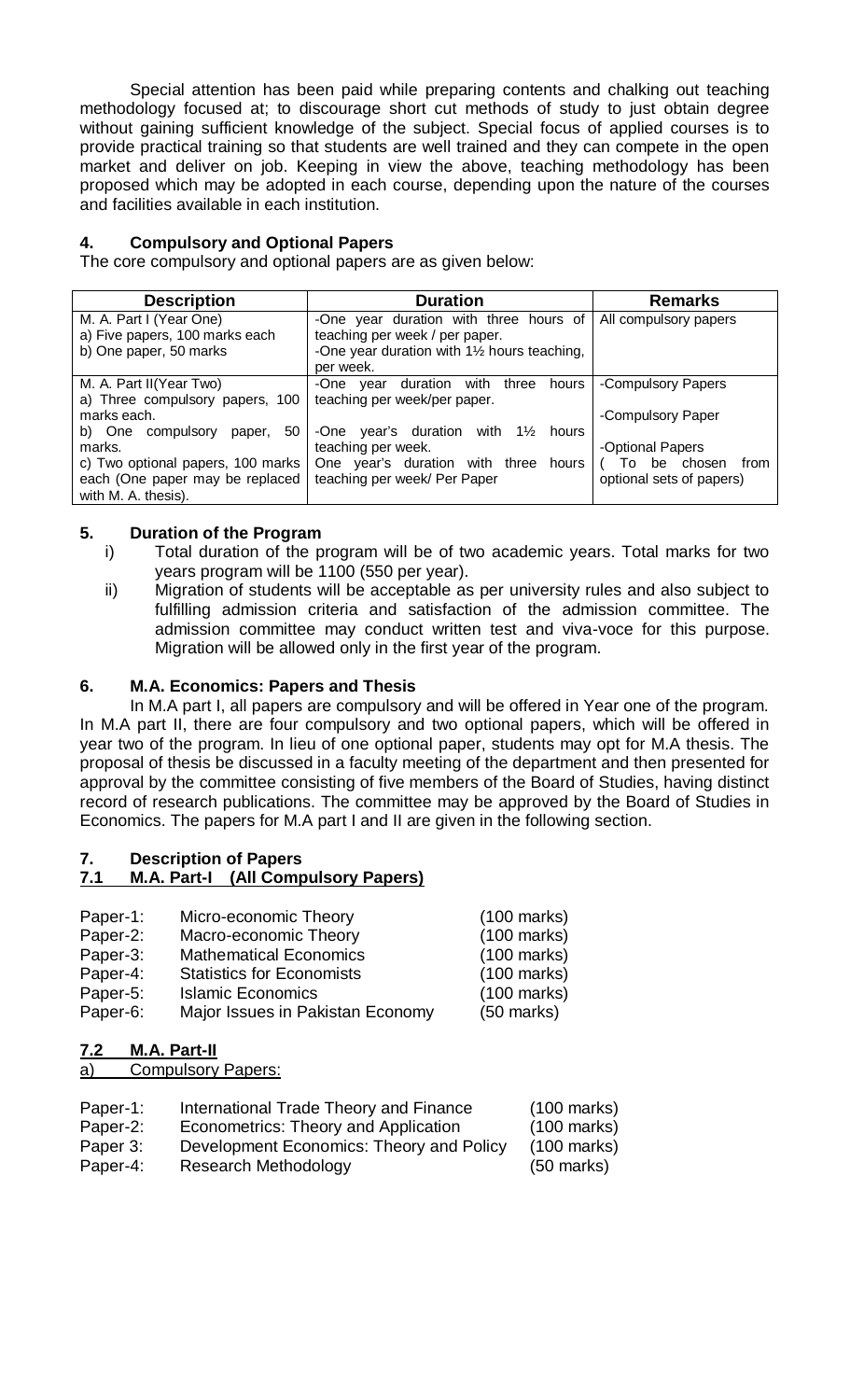In Part-II, students will opt for two optional papers from the five sets of optional papers given below, but not more than one paper from each optional set. All optional papers are of 100 marks each.

b) Sets of Optional Papers:

| Paper-5: | Option |       |                                                            |
|----------|--------|-------|------------------------------------------------------------|
|          |        | (5.1) | <b>Advanced Mathematical Economics</b>                     |
|          |        | (5.2) | Applied Economics and Computer Applications *              |
|          |        | (5.3) | <b>Operational Research</b>                                |
| Paper-6: | -do-   |       |                                                            |
|          |        | (6.1) | Monetary Theory and Policy                                 |
|          |        | (6.2) | <b>Public Sector Economics</b>                             |
|          |        |       | (6.3) Investment and Project Analysis 5                    |
|          |        | (6.4) | <b>Managerial Economics</b>                                |
| Paper-7: | -do-   |       |                                                            |
|          |        | (7.1) | History of Economic Thought                                |
|          |        | (7.2) | <b>Comparative Economic Systems</b>                        |
|          |        | (7.3) | <b>Environmental Economics</b>                             |
|          |        | (7.4) | <b>Agricultural Economics</b>                              |
|          |        | (7.5) | <b>Political Economy and Global Order</b>                  |
| Paper-8: | -do-   |       |                                                            |
|          |        | (8.1) | Labour Economics                                           |
|          |        | (8.2) | Human Resource Development and Management                  |
|          |        | (8.3) | <b>Regional Economics</b>                                  |
|          |        | (8.4) | Marketing Economics: Principles, Techniques and Strategies |

Paper-9: -do- M. A. Thesis

M.A. Thesis will be of 100 marks, in lieu of one optional paper. Evaluation of thesis will be done by a Committee consisting of Chairman of the Department of Economics of the University, thesis Supervisor / advisor and external examiner appointed by the Vice Chancellor. Vice Chancellor may also appoint an additional member to ensure fair evaluation of thesis. The student must defend his / her thesis. Students and teachers may attend the defence. In viva-voce examination, questions may be asked relevant to the thesis and other courses pertaining to economic theory, current national and international economic issues.

*\*(Students must produce a written term paper, which must reflect application of Economic. It will be examined by the advisers/ internal examiners. The internal examiners will be supervisors of the term paper. There will be 80% marks assigned to the r written examination and 2o% marks for term paper. Only regular students can opt for this paper.*

# **8. Degree Awarding Criteria**

The students must score 40% marks in each compulsory and optional papers to pass the courses. However, they must score 45% marks in aggregate to pass Part-I and Part-II each exam in a single attempt, the student must pass three papers of 100 marks each in part I and also the same number of courses in Part II, otherwise, he/she will have to appear in examination again in all papers.

In addition to compulsory papers, students must pass two optional papers.

If the students opt for M.A. thesis, he / she must:

- i) Submit approved research proposal in due course of time. It must be approved by the concerned quarter.
- ii) Submit approved thesis (in lieu of one optional paper), within the time period as prescribed in the University Calendar. Other university rules will apply.

# **9. Teaching Methodology**

The courses have been designed keeping in view background of students entering in the M.A Economics program. All major courses are designed in two parts. The first part is meant to review the subject material with intermediate level of difficulty. The new students are given a chance to have a refresher course of the subject matter and to provide them some time to improve their academic deficiencies so that they can handle advanced material. The second part consists of recent and advanced material. It must be taught keeping in view the level and new developments. Teachers may introduce mathematical and other advanced techniques to teach such material. There will be a need to use electronic devices for effective delivery of such material for certain courses. In addition to above, it is recommended that there must be at least one seminar in each course, within a span of four to six weeks. Some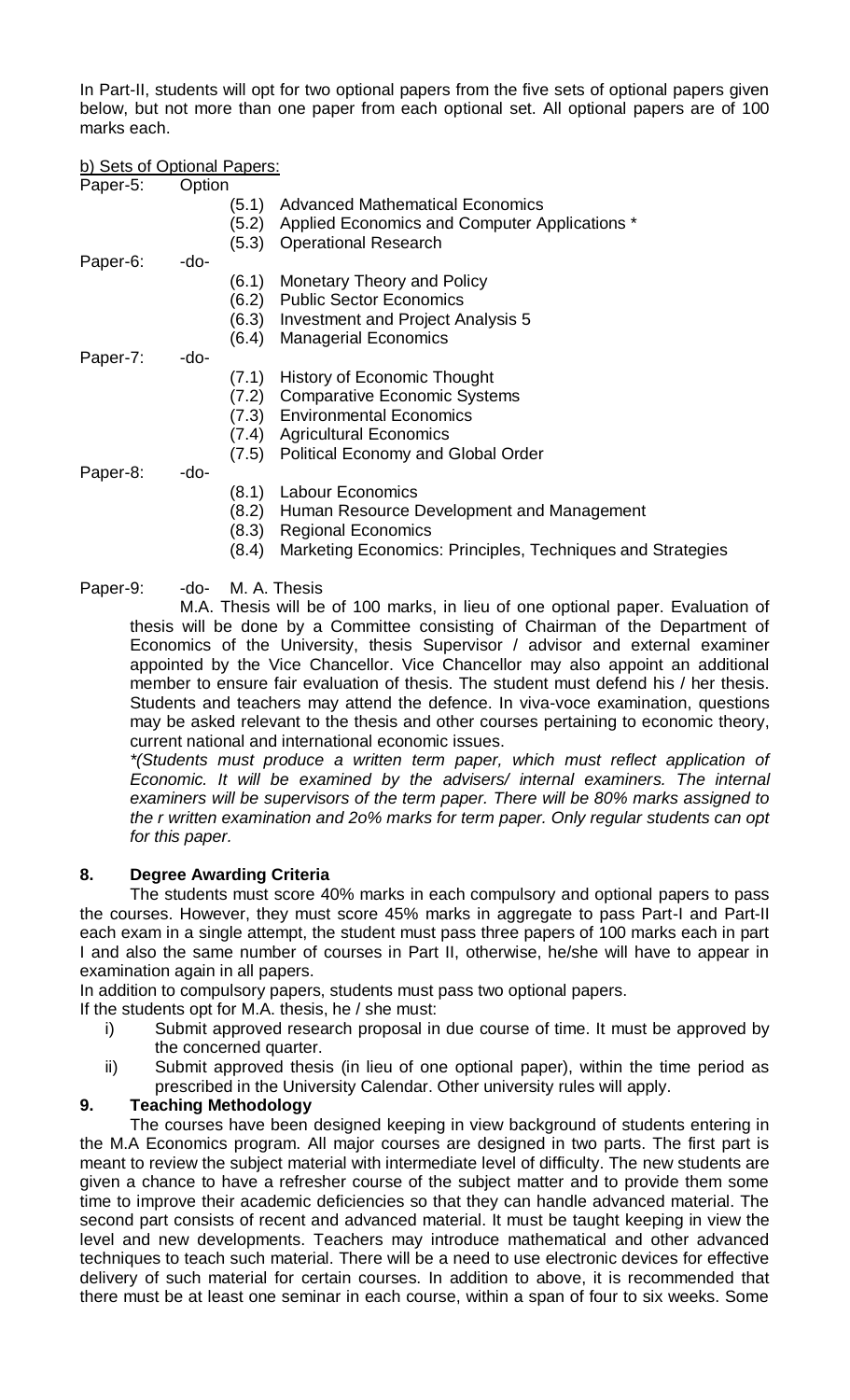of these seminars may be delivered by a team of students. Students must be given two assignments each month to make sure that they have covered the reading material. The instructor may not deliver lecture on the same topic, if he / she thinks that the seminar has covered the literature at the required level. However, it may be followed up by homework assignments, which must be focused upon problem solving, estimation of models and review of literature as per relevance of the paper. It is strongly recommended that, if possible, during the course time frame work at least two /three seminars must be arranged on current / important topics, which must be delivered by prominent experts /economists. The seminars may be followed by homework, which may reflect whether student has absorbed the material, for example, it may consist of a summary of the lecture and its critical review etc. Planning for the seminars must be done in the beginning of the course and announced within the first two weeks of the session.

It is also suggested that the tutorial classes must be made mandatory, bi-weekly or at least once in a month. In the tutorial classes, students must be given a chance to share their academic and other problems. Other discussions may include ethical, moral, national and social welfare orientation activities. Besides, topics of international importance, which need not be based upon Economics, may also be discussed. Its focus must be on development of personality and patriotism.

# **10. Assessment Strategy**

To assess whether students have gained and absorbed sufficient knowledge of the subject, it is important to evolve appropriate strategy and techniques to test the students. Presently, the annual system of examination and testing has failed to achieve the desired objectives. Students do succeed to obtain good marks with shortcut methods and selective study. Besides, it is popular to consult one book which is of low quality and provide selective study aimed at marks obtaining mechanism, not comprehensive knowledge and proper training. This trend must be discouraged. Given the above problems, following strategy has been evolved to provide guideline for evaluation:

- i) Internal and external evaluation of scripts must be carried out.
- ii) A clear mechanism for evaluation particularly internal evaluation must be announced and provided in writing to the students at the beginning of the course i.e. along with course outline.
- iii) To ensure full coverage of the reading material, periodical homework / assignments must be assigned and duly evaluated. These assignments may be given proper weightage in the final internal evaluation / awarding marks.
- iv) Two types of seminars / workshops should be held in the course/papers for which the department, prescribe them appropriate:
	- a) by experts, other than the teacher concerned. It must be followed by homework assignments.
	- b) by a group of students or individuals to train them for teaching and reproducing the material absorbed.
- v) As far as internal and external evaluation is concerned, the weightage assigned to internal examinations, assignments, homework and quizzes may vary as per local environment, needs and facilities available in the institutions concerned. It is important that both types of evaluations must be made a part of degree awarding criteria.
- vi) In the internal evaluation some weightage must also be assigned for attendance in class and participation of students in class discussions / seminars. (Other university rules will apply. Assessment of private students will continue as
	- being done at present)

# **11. Evaluation of Papers/Courses**

The University is in Process to evolve a new system of examination. At present the current system of examination will continue as per University rules.

# **12. Teacher's Evaluation**

The teacher's evaluation must be carried out with an intention to improve teaching quality. Dual evaluation of teachers may be carried out:

- i) by the students
- ii) by the peer group / head of Department.

The evaluation must be carried out for each course and outcome of these evaluations must be discussed with teacher concerned. The teachers must be advised to make up deficiencies in the coming years. The teachers who consistently fail to improve need not be allowed to teach the course(s). However, fairness and objective orientated evaluation must be ensured.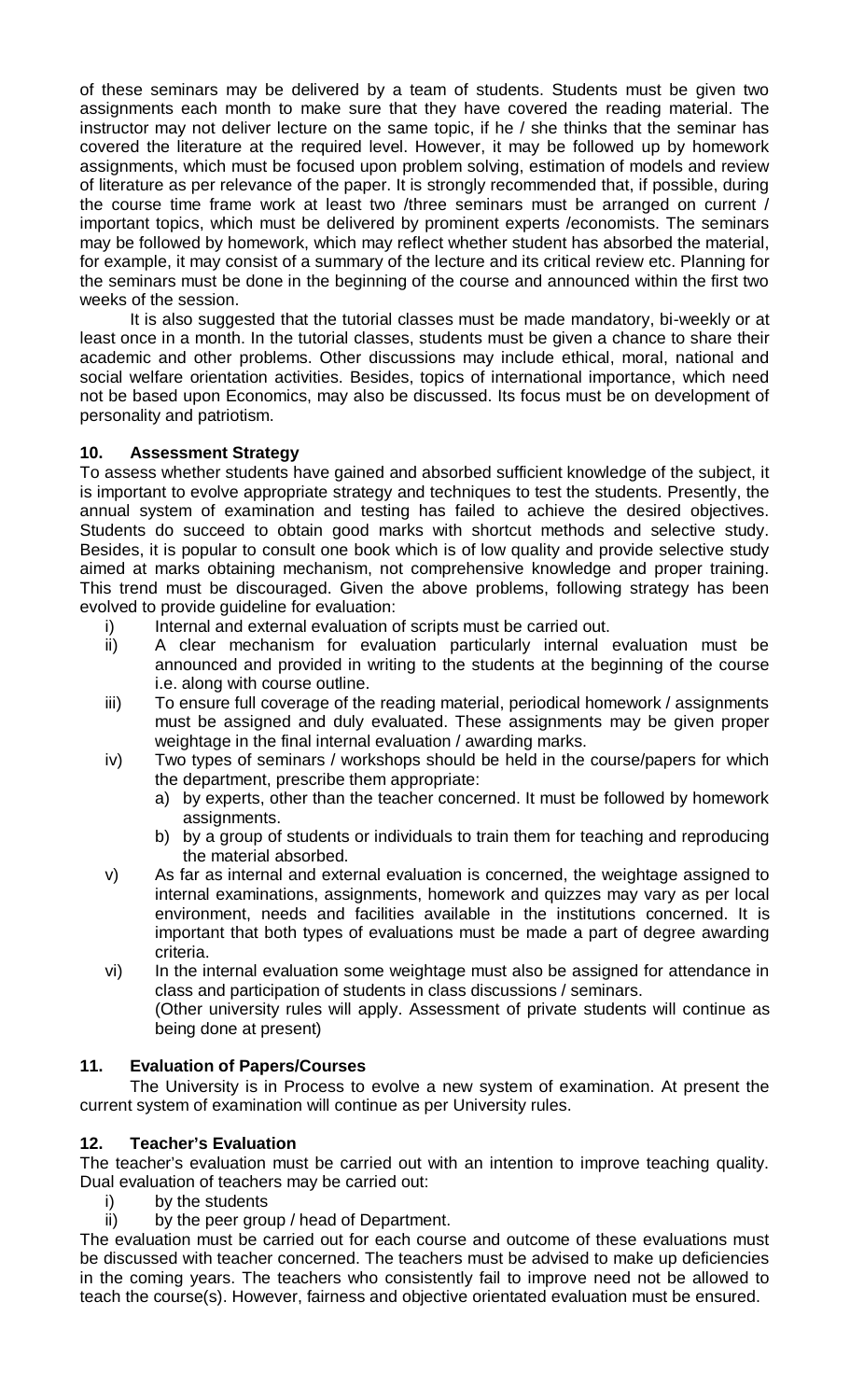### **13. Brief Introduction to Courses**

All major courses of hundred marks each are of one academic year duration, which is equivalent to two semesters and three hours per week of lecturing/teaching.

### **1. Micro-economic Theory**

This course aims at providing comprehensive knowledge of consumer, firm, and market theory and their applications. The course is spread over two parts. The first part revises major concepts in microeconomic theory at an intermediate level. The second part, while ushering participants to more topics, gets rigorous in its treatment to the microeconomic theory. In particular, the students are expected to develop deductive reasoning and comprehend classical methodology pertaining to models of consumer behavior, firms' decision making, perfect and imperfect market structure, general equilibrium analysis, uncertainty, risk analysis, game theory, and welfare economics. Special importance is placed on developing problem solving skills to the issues related to microeconomics. It is expected that the course would enable its participants to comprehend major microeconomic models which will help in business decision making.

Prerequisite for this course is elementary-level knowledge of microeconomic theory and intermediate level calculus.

### **2. Macroeconomic Theory**

The main objective of this course is to familiarize students to the fundamental theories and models in macroeconomics. The course is covered in two parts. The first part consists of topics such as national income and its determination, consumption, savings and investments, demand and supply of money, and aggregate demand and supply. The topics in this part would be analyzed at an intermediate level. The second part of this course includes advanced level topics. The treatment to topics, such as exchange rates and open economy, long run economic growth, economic fluctuations, and macroeconomic policy debate involves the use of mathematical tools and models. Special emphasis is placed on scrutinizing the models developed in this course on the basis of real time macroeconomic data. The participants of this course would be expected to comprehend key debates over macroeconomic issues and policydilemmas faced by various economies.

Prerequisite for this course is introductory-level knowledge of macroeconomic theory and intermediate level calculus.

### **3. Mathematical Economics**

The aim of this course is to equip students with the basic mathematical tools that are useful as an approach to economic analysis. Participants of this course would approach the fundamental theories of micro- and macro-economics using mathematical models. In particular, students would learn the static and/or equilibrium analysis, comparative-static analysis, and static optimization problems. The participants, after the completion of this course, are expected to understand and analyze economic models and their multivariate relationship, encompassing the economics theories.

Prerequisite for this course is a basic knowledge of introductory-level algebra.

### **4. Statistics for Economists**

The main objective of this course is to acquaint students with the basic techniques of statistical methods with strong emphasis on its application to economic theories and principles. The material covered in this course would enable students in not only testing the predictions of economic theories at an elementary level, but it would also help develop the basic skills necessary to take advanced courses like econometrics and growth models. Major topics covered in this course are measures of central tendency, probability, sampling design, estimation techniques, analysis of variance, non-parametric statistics, and Bayesian analysis. It is expected that after the completion of this course, students would be comfortable in handling and analyzing data and use of estimation techniques.

No prerequisite for this course is required. However, basic knowledge of statistics will be an added advantage.

### **5. Islamic Economics**

The main objective of this course is to acquaint students with the economic aspects of Islamic principles and their application to analyze contemporary economic problems. The course helps to build nexus between the Islamic principles and mainstream economic theories. The topics covered in this course range from microeconomic to macroeconomic concepts pertaining to fundamentals of Islamic thoughts. It focuses on, among others, the contributions in development economics of Abu Yousaf to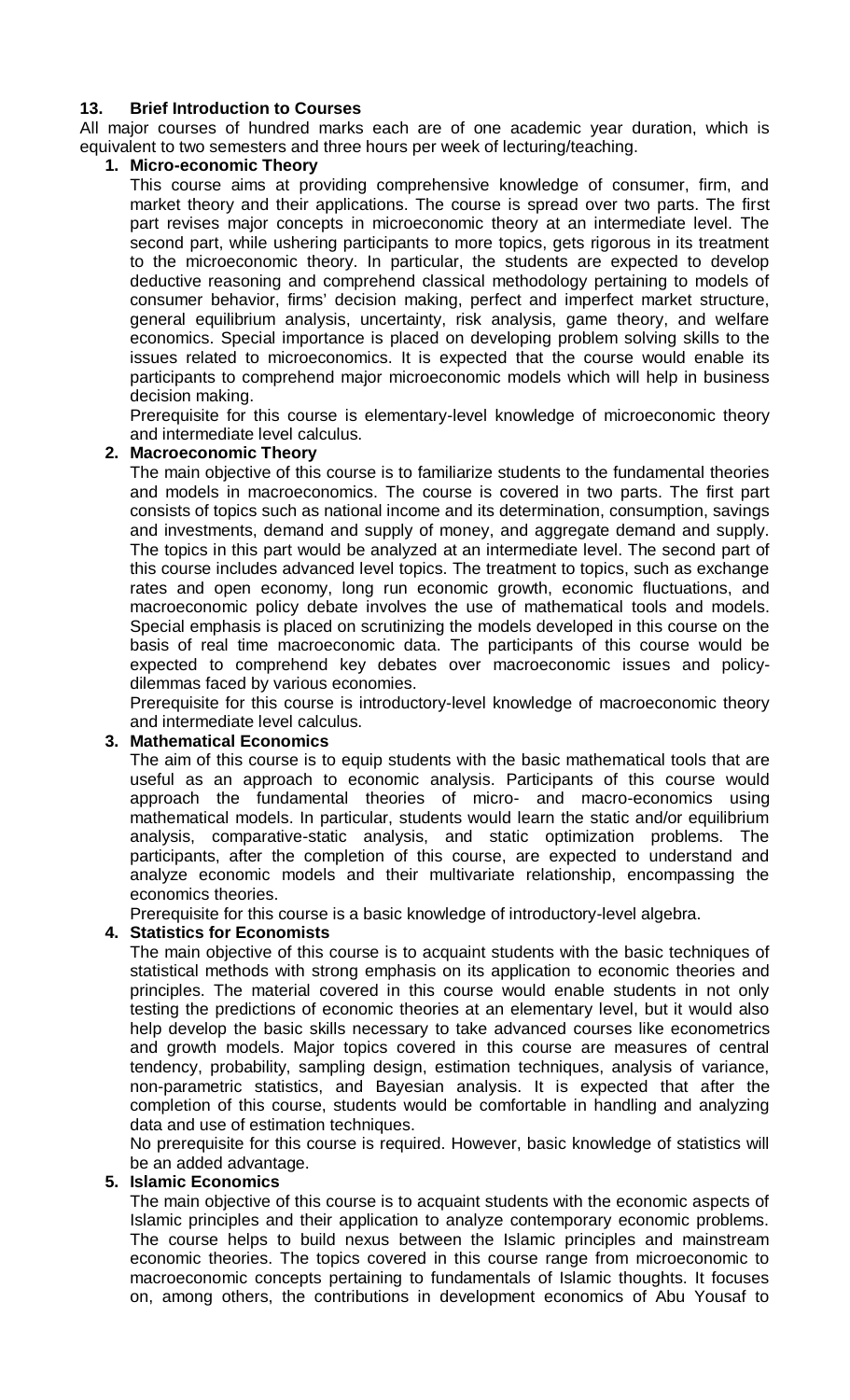debate on good governance and functioning of market system of Ibn-e-Khuldon. Major topics in this course are Islamic models of finance, banking systems, welfare and distribution of income, zakat and social justice, and current process of Islamization of economic system in Pakistan.

Prerequisite for this course is basic knowledge of holy Qura'an, Hadith, Shariah and economic theory.

### **6. Major Issues in Pakistan Economy**

This course aims to provide an overview of Pakistan's economy while focusing on the current issues. Students would make use of models to investigate and analyze various economic problems and challenges faced by Pakistan's economy. Major issues covered in this course are manpower planning, unemployment, poverty, income distribution, economic growth, budget deficits, public debt, Sectoral imbalances, growth without significant development and expected impacts of WTO regime. This course would benefit its participants in research projects and provide a better understanding of Pakistan's economy.

Prerequisite for this course is a basic knowledge about Pakistan economy and macroeconomics and development models.

### **7. International Trade Theory and Finance**

This course is designed to familiarize students with international economics. It is divided into two parts. The first part covers the trade theory, and the other international finance. Emphasis in this course is on the rigorous treatment of traditional and current trade and exchange rate theories and models. Models of gains from trade, pattern of trade, international flow of factors of production, trade related competitive theories, liberalization reforms, balance of payments problems, determinants of exchange rate, and future markets are some of the topics covered in this course. Furthermore, implications of international flow of funds and debt crises are covered in depth. By providing training-built analytical ability, which is particular for policy formulation, this course would prepare students for jobs in both public and private sector organizations. Prerequisite for this course is intermediate-level knowledge of economic theory and mathematics.

### **8. Econometrics: Theory and Application**

This course aims at introducing students to the quantitative aspects of various econometric theories. This is achieved through providing the students with an understanding of basic econometric theory and models. In particular, the topics covered in this course are the nature of regression analysis, single- and multi-variable regression analysis, assumptions of the classical regression model, econometric modeling, regression on dummy dependent variable, simultaneous equation models, and time series econometrics. Special emphasis is placed on the application side of this course. Participants would make use of statistical soft wares to undertake regression analysis. Students after the completion of this course are expected to be comfortable in data analysis, apart from contributing to empirical research and analyzing projects.

Prerequisite for this course is intermediate-level knowledge of calculus, statistics, and economic theory.

### **9. Development Economics: Theory and Policy**

This is a course about the understanding of the economies popularly known as developing countries. In this course, students are introduced to the conceptual meaning of economic development while distinguishing it from economic growth and the common characteristics of developing countries. The course develops necessary abilities in the students to generalize and apply development economic theories to solve the most pressing problems of the developing world. It helps to understand structure and functioning of institutions, markets, and policies adopted in the developing countries to accelerate welfare of their citizens. The course covers theories of economic growth and models and their application pertaining to contemporary issues of the developing world, such as poverty, income distribution, unemployment, and macroeconomic destabilization. After the completion of this course, students are expected to contribute to the society with their opinions about the development problems from various forums of public and private organizations.

A considerable knowledge of introductory-level macroeconomic and microeconomic theory is an advantage; otherwise no special prerequisite for this course is required.

# **10.Research Methodology**

This course aims at preparing students to strengthen their research abilities with the standard paraphernalia of research methodology. The contents of this course are designed to facilitate research at micro and macro levels and of both qualitative and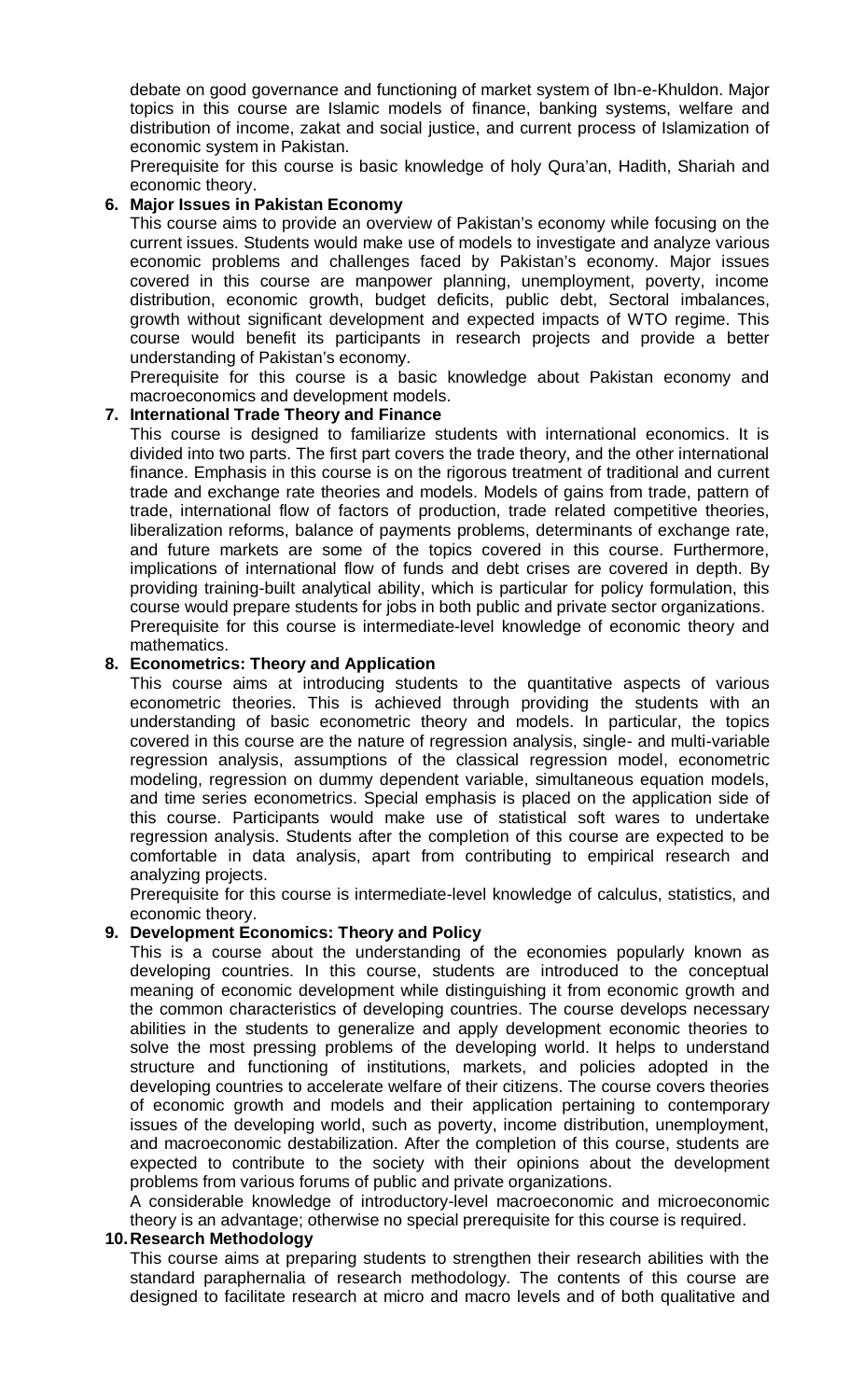quantitative nature. Apart from learning research techniques and developing necessary skills, the participants of this course would also develop scientific and rational thinking.

Prerequisite for this course is intermediate-level knowledge of economic theory, statistics, and econometrics along with some degree of writing and computer skills.

### **11.Optional Courses and Specialization**

Major objective of these courses is to provide training in nearly all those areas of economics that are significant as per market demand. All the courses cover state-ofthe-art material in the respective areas. A wide choice of selection comprising sixteen courses and more than ten areas of specialization is provided. Students can choose optional courses according to their career ambitions. They may select a topic of their interest for their thesis and take a course in the same area to build a strong background in that particular area. Students can also choose two optional courses in such a way as to combine them with relevant compulsory courses and end up specializing in two areas.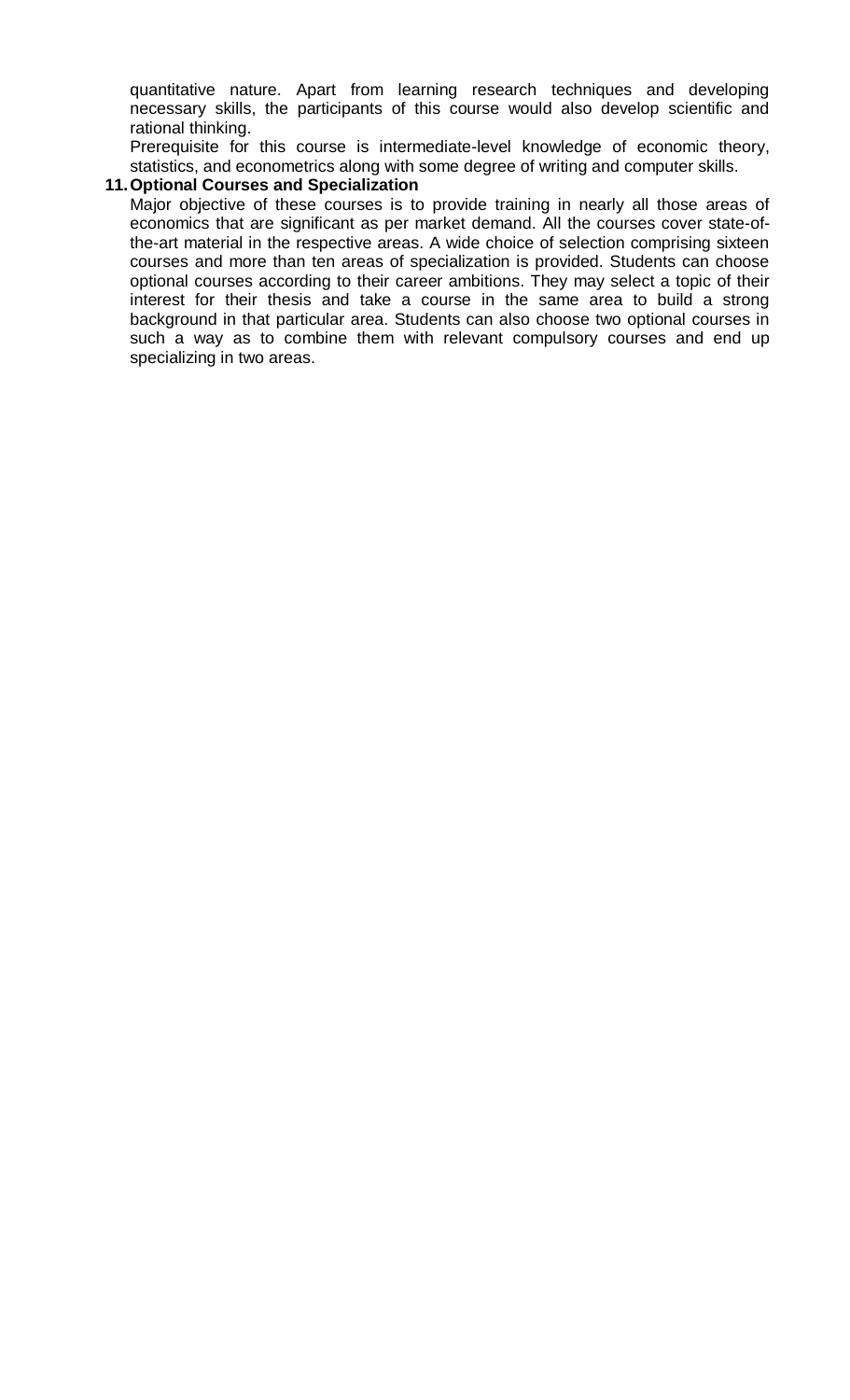# 11. CONTENTS OF PAPERS

### Paper 1. MICRO-ECONOMIC THEORY

Part A:

Topic 1: Introduction

Microeconomics: Comparison with other Branches of Economics. An Overview of Microeconomics Topics, Consumer's Decision, Markets, Economic Models. Development of the Economic Theory of value. Production, Cost and Welfare. Cost Minimization, Introduction to Maximization of a functions. Functions of several variables & their optimization. Implicit functions. Derived Demand. Game Theory.

Topic 2: Theory of Consumer Behaviour and Demand Analysis

Axioms of Rational Choice. The utility function, Arguments of utility function. Indifference curves and Marginal Rate of substitution (MRS). Indifference curves and Transitivity. Convexity of Indifference curve. An alternative derivation: Marginal utility, MRS. Concepts of Perfect substitutes and perfect complements. Non-homothetic Preference. Consumer's equilibrium. Income & Substitution effects: Hicksian Framework and Slutsky equation.

Revealed Preference and the Substitution effect. Indirect utility function & its derivation.

Topic 3: Market Demand & Elasticity

Market demand curves. Types of demand curves. Short Run and Long Run analysis: Elasticity and relationships among elasticities of demand. Theoretical issues in Market demand analysis. Implication of Elasticities and Problem Solving Approach. Identification of Inferior goods, Giffin goods and normal goods.

Topic 4: Production Functions

The Concept of Production Function; how to Choose Variables. Variation in one input. Isoquant Maps and the rate of technical substitution. Returns to scale. The elasticity of substitution. Some common production functions. Technical progress. Equilibrium of the firm. Cobb Douglas Production function. CES Production Function. Translof Function.

Topic 5: Cost of Production

Definition of costs. Cost functions. Traditional Vs Modern theory of cost. Changes in input prices. Short Run, Long Run distinction. Input substitutability. Input Cost and Demand for Factors of Production. Derived Demand. Cost Minimization. Decreasing and Increasing Cost Industry and Price Determination.

Part B:

Topic 6: Profit Maximization and Supply

The nature & behaviour of firms. Profit maximization. Marginal Revenue. Short Run supply by a Price taking firm. Profit maximization and input demand. The controversy over the profit maximization hypothesis. Cost minimization. relationship between cost and production curves.

Topic 7: The Theory of Market Behaviour

7.1: Perfect competition: The Perfectly competitive market:

The assumptions of the Model: Short run equilibrium of the price taker firm: Long run equilibrium of the price taker firm:

Equilibrium of the industry: Mathematical Derivation of Equilibrium Prices and Quantity: Difference between Perfect and Pure Competition; Price and Output Decision. Mathematical derivation of Price and Quantity.

- 7.2: Monopoly: Monopoly & its Basics: The negatively sloping demand curve: Short run equilibrium, Long Run Equilibrium: Price discrimination: Bi-lateral Monopoly: Multiplant Monopoly: Comparison with perfect competition: Monopoly and Price Distribution. Monopoly and Price Discrimination. Mathematically Price and Quality Solution.
- 7.3:

Monopolistic competitive conditions: The historical setting of the theory of monopolistic competition, Characteristics of Monopolistically competitive firms. The concepts of industry & group:

The basic Chamberlain theory of Monopolistic competition. Comparison with pure competition & monopoly.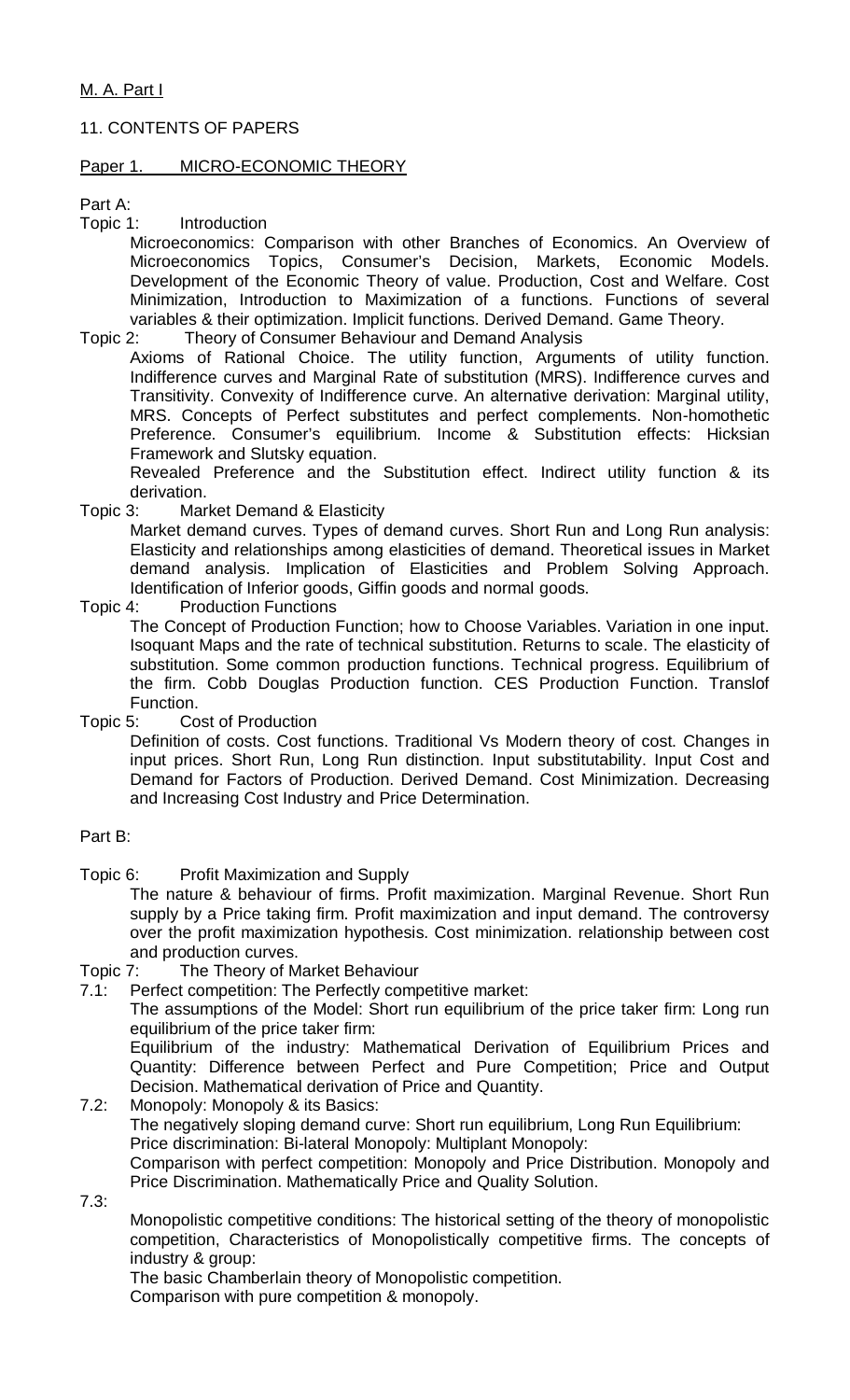Mathematical Derivation of Price and Output Decision under Monopoly.

7.4:

Oligopolistic conditions: A simple statement of the problem of oligopoly: Models of Non-collusive Oligopoly: Cournot, Bertrand, Chamberlin, Sweezy & Price Leadership Collusive model of oligopoly: cartels & price leadership models.

Mathematical Derivation of Price and Quantity Determination. Monoposony and Buying Power; influence on Price.

Topic 8: Game Theory

Description of a Game Theory. The Payoff Matrix of a Game. Nash Equilibrium. The Prisoner's Dilemma. Sub-game Perfect Equilibrium: Sequential Equilibrium. Application of Game Theory. Cournot Equilibrium. Bertrand Equilibrium. Quantity Leadership (Stackleberg Model) Price Leadership. Collusion (Cartel). Conjectural Variation. Stackleberg Case.

Topic 9: Pricing of Factors of Production

Short Run Demand for one Variable Input. Input price Elasticity.

The Short run Demand Curve. Variable inputs. Market demand Curve for an Input: The Price of fixed Factors: Rents & Quasi-rents. The Supply Curve of Labour: Wage Determination, Role of Unions.

Topic 10: General Equilibrium

Assumptions of the 2 X 2 X 2 models. Edge Worth Box diagram, Pareto Optimality; Equilibrium conditions.

Concept of Contract Curve , Static Properties of A General Equilibrium Model. General Equilibrium and the Allocation of Resources. Arrow's Impossibility Theorem.

Topic 11: Welfare Economics

Meaning of Economic welfare. Criteria of social welfare. Welfare Maximization. Welfare Maximization and perfect Competition. Market failure and public goods/social goods. Externality analysis. Anti-trust Policy and regulations.

Topic 12: Uncertainty and risk Analysis

Concept of expected utility & its theorem. Uniqueness of expected utility function. Affine function. Risk aversion and Risk loving in Risk neutral. Arrow Pratt measure of (absolute) risk aversion. Measurement of risk aversion. Global Risk aversion. Arrow Pratt measure of relative risk.

Recommended Books:

- 1. Ferguson, C.E & Gould, J.P, Microeconomic Theory. Macmillan, (Latest Edition).
- 2. Henderson, J.M & Quandt, R.E., Microeconomic Theory\*. N.Y Melliwra H A Book Co.
- 3. Koutsoyiannis, A., Modern Microeconomics\*, London, Macmillan, (Latest Edition).
- 4. Layard and Walter A.A., Micro-Economics\*, McGraw Hills, (Latest Edition).
- 5. Varian Hal R., Micro Economics Analysis\*, Norton & Company, New York, 1992.
- 6. Walter Nicholson, Microeconomic Theory: Basic Principles and Extensions (6th edition).

Additional Readings:

- 1. Baumol, W.J., Economic Theory and Operations Analysis, Prentice Hall (Last Edition).
- 2. Hirshleifer Jack, Price Theory and Applications\*, Prentice Hall (Latest Edition).
- 3. Kameischon, D.T.R., Readings in Microeconomics, New York, The world publishing co., (last Edition).
- 4. Stiglor, G.T., The Theory of price, N.Y Macmillan, London. (Last Edition).
- 5. Silberberg E., The Structure of Economics, A Mathematical Analysis, McGraw Hill, (Latest edition).

(\* Strongly Recommended)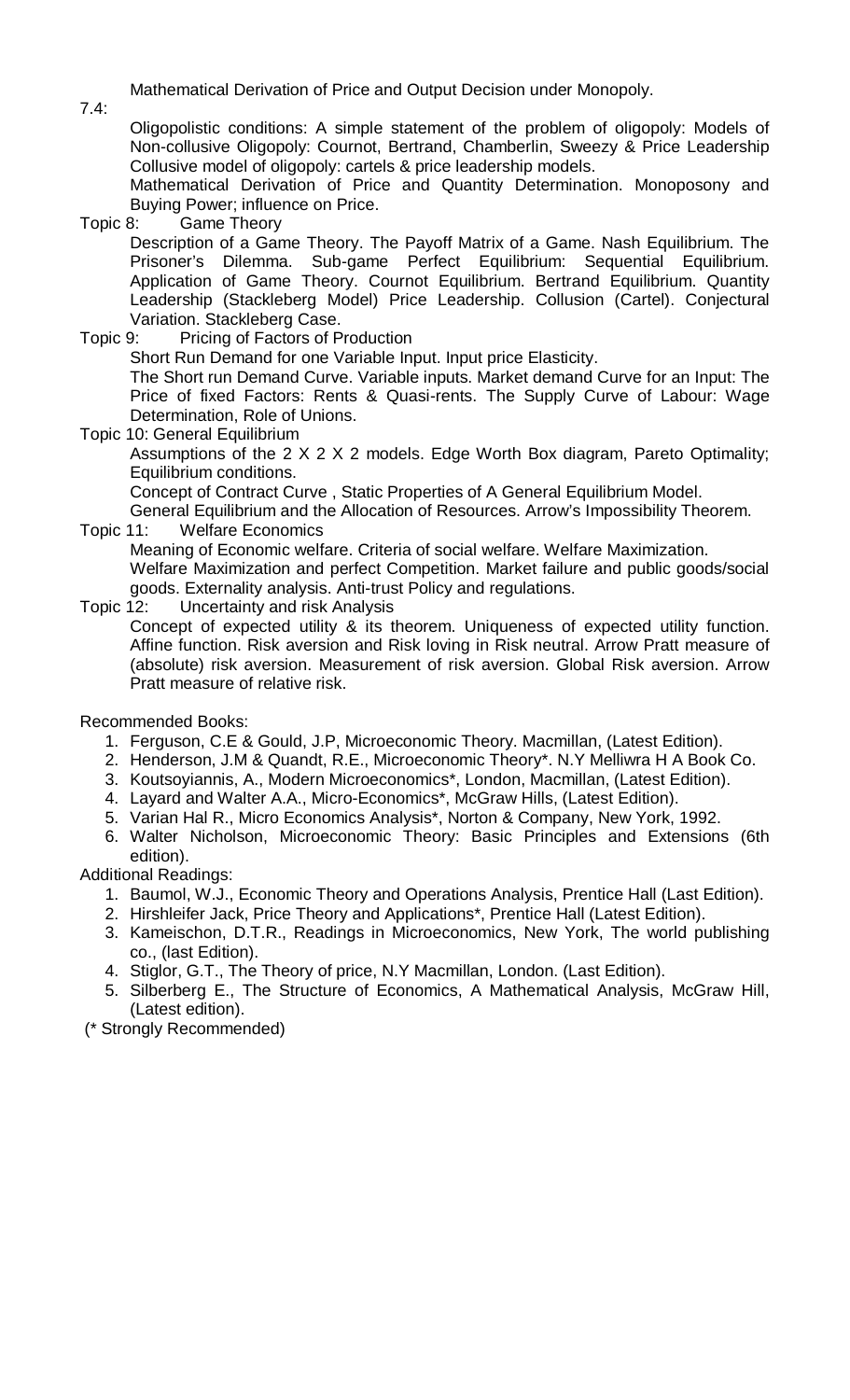# **Paper 2. MACRO-ECONOMIC THEORY**

*Note: Part A consists upon intermediate level material while in Part B advanced literature will be covered. Mathematical Approach may be adopted in Part B.*

# **Part A:**

### Topic:1 Introduction and National Income

The Development of Macroeconomics, Actual vs. Potential Output, Analytical Approach to Macroeconomics. Circular Flow of National Income, Measurement of GNP: Expenditure Approach, Product Approach / Income Approach, GNP as measure of welfare. Leakages and Injections: Saving and Investment and their Role. Nominal and Real Variables.

Economic Models, Exogenous and Endogenous Variables and their Functional Relationships. Leading and Lagged variables. Measuring Unemployment: Oken's Law. How to build simple Macroeconomic Models, Price Indices; Inflation Indexes, Deflation and Stagflation. Introduction to Keynesian and Classical School of Thoughts.

### Topic:2 Income Determination

Firm's Demand for Factors of Production, Production Function, Demand for Labor and Capital: Marginal Product of Factors and their Demand. Labor Market and its Equilibrium. Demand for Goods and Services: Aggregate Demand and its Components: Consumption, Investment, Government Spending and Net exports. Equilibrium of Aggregate Demand and Supply: Mathematical Solution and Equilibrium. Saving and Investment Balance. Derivation of Simple Multiplier, Tax Multiplier. Inclusion of Imports and Multiplier.

# Topic:3 Theories of Consumption and Their Implications

Theories of Consumption: Duesenbury Hypothesis, Keynesian Consumption Function. Permanent Income Hypothesis / Life Cycle Hypothesis, Beyond Permanent Income Hypothesis, Kuznet's findings and Reconciliation of Marginal Propensity to Consume and Average Propensity to Consume and Evidences. Mathematical derivation of Consumption Models.

The MPS Model, Wealth effect in the Static Model. Implications of Consumption Theories for Policy Formulation and Stabilization Policy. Random Walk Model.

# Topic:4 Saving and Investment

Definition and Kinds of Investment; Autonomous and Induced etc. Determinants of investment. Present Value Criteria for Investment. Investment Demand and Output Growth. Tobin's Q-Theory. Lags in Investment Demand. Derivation of IS-curve, Shape of IS-curve. Volatility of Investment. Investment Demand and Fiscal Policy. Shifts in Investment Demand Curve and output determination.

### Topic:5 Money Market: The Demand and Supply of Money

Money Demand and its Determinants, Regressive Expectation Model. Portfolio Balance Approach, Empirical Estimation of Income and Interest Elasticities. Supply of Money, Determinants of Money Supply. Measurement of Money Supply and its implications, Instruments of Monetary Policy.

Interest Sensitivity of Money Supply. Quantity Theory of Money and its Critical Review. Fischer effect, Money, Prices and Inflation. Derivation of LM Curve and its Slope. LM Curve and Money Market Equilibrium. Interaction of IS-LM and Equilibrium.

### Topic:6. Aggregate Demand, Supply and Stabilization Policy

Keynesian Models: Liquidity Trap. Effectiveness of Policy and Price Rigidity. Slope of Aggregate Supply and Demand Curves. Liquidity Trap. Grand Aggregate Demand Curve. Interaction of IS-LM and Determination of output: Short-run and Long-run analysis: Aggregate Demand and Supply and their Slopes. Slope of IS-LM in Short-run and Long-run. Vertical / Horizontal Shapes of these Curves. Classical and Keynesian Models. Shocks to Aggregate Demand and Supply and Stabilization Policy. Supply Side Economics. Stagflation and Stabilization Policies, Shocks to IS-LM and its Outcomes and Policy Implications. Short-run – Long-run Philip Curves. Long-run and Vertical Aggregate Supply Curve. Ineffectiveness of Keynesian Policies, Technical Change and Shift in Vertical Aggregate Supply Curve.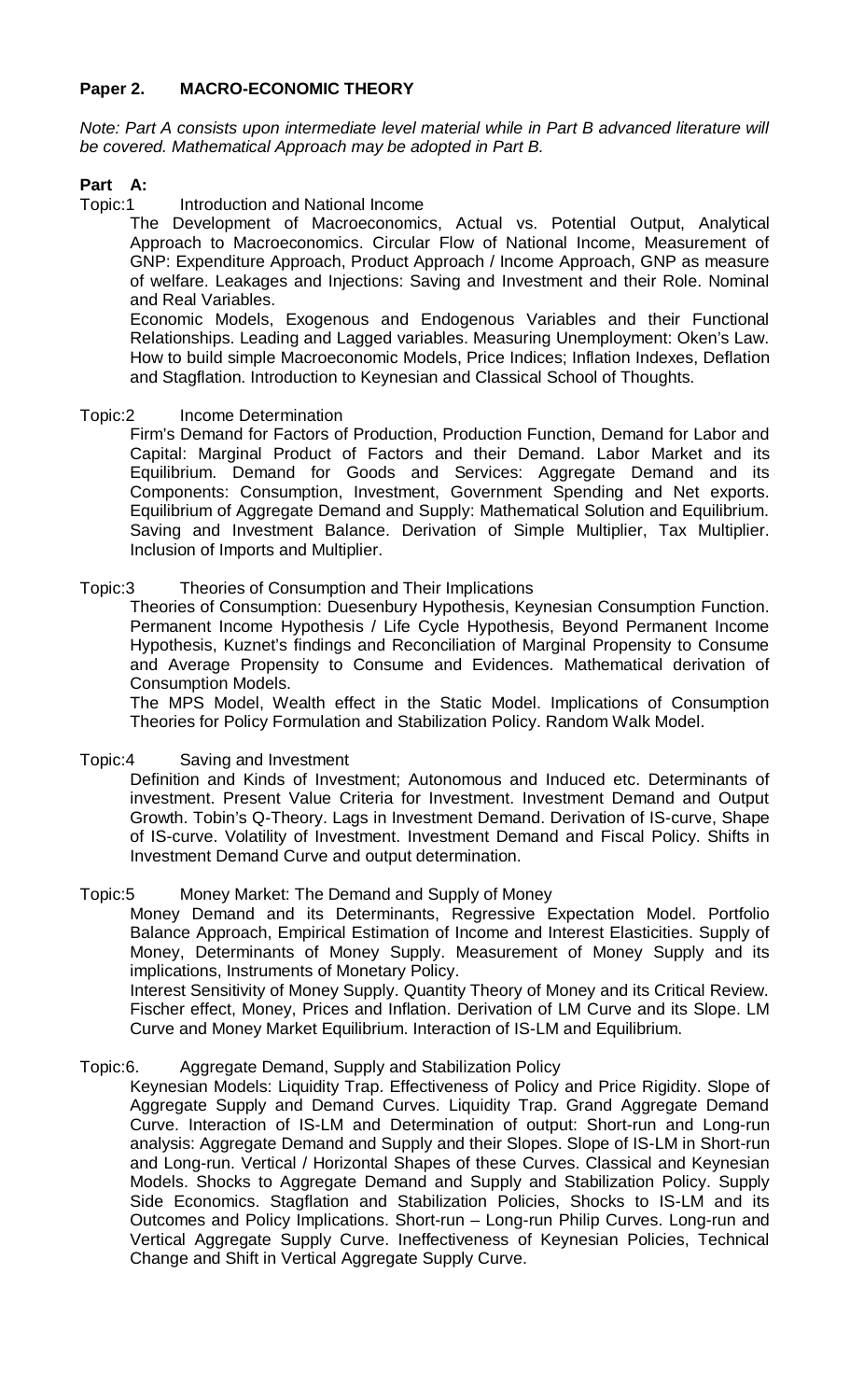# **Part B:**

Topic:7. Open Economy and Macroeconomic Stabilization

Exchange Rates and their Determinants: Mundell - Fleming Model (MFM): Small open Economy with perfect Capital Mobility. IS-LM: Goods and Money Market. Small Open Economy, Floating Exchange Rate and Fiscal Policy. Fixed Exchange Rate and Fiscal Policy. Flexible and Managed Exchange Rates.

Monetary Policy, Devaluation and Recovery from great depression. Trade Policy: Mundell-Fleming Model (MFM) with changing Price Level. MFM and large open Economy. Depreciation and its impacts. Income Absorption Approach and exchange Adjustment and Balance of Payment.

### Topic:8. Labor Market, Price Expectation and Unemployment

Demand and Supply of Labour, Equilibrium in the Labour Market. The Sticky Wage Model, Insider-Outsider Models. The Workers - Misperception Model, The Imperfect - Information Model, The Sticky Price Model. Rational Expectation (RE), Adaptive Expectations, RE and Painless Disflation, Hysteresis and challenge to Natural rate Hypothesis.

Topic:9. Macroeconomic Policy Debate

Policy Actions: Active or Passive, Ignorance, Expectations and the Lucas Critique. Conduct of Policy: Rule vs. Discretion, Distrust of Policy makers and Political Process. Macroeconomics Policy: Rules for Fiscal Policy, making Policy in uncertain World. Seignorage and Inflation: What can Policy Accomplish? Monetarists vs. Activists debate. Phillips Curve: Short run and Long run analysis. The expectation augmented Phillips Curve. Money Inclusion and output. Short Run and Long Run Adjustment. Perfect Foresight and Adjustment.

### Topic:10. Government Debt and Budget Deficit

The size of Government Debt, Measurement Problem: Inflation, Capital Assets, Business Cycle etc. Ricardian view of Debt: Ricardian Equivalence, Consumers and Future Taxes. Tax shooting, Delayed Stabilization, Ricardo and Ricardian Equivalence and Debate. Model of Debt Crises.

Topic:11. Economic Fluctuation and Its Sources

The Theory of Real Business Cycles: Interpretation: Labor Market, Technology Shocks. Household Behaviour, the persistence of output Fluctuations. Limitations of the Model. The Challenges: What we know and what we don't know? Long-run and Country's Capacity to Produce. Short-run and influence of Aggregate Demand. Random Walk Model. What Determines Inflation Rate, Unemployment Rate and Output Growth? Can we revise Natural Rate of Output? Should we stabilize the Economy? The cost of Inflation? The problem of Budget Deficit?

- Topic:12. Long-Term Growth and Full Employment
	- > Basic Neo-Classical Growth Model and Equilibrium Capital / Output Ratio, Wage Profit Relative Shares.
		- ▶ Neo-Classical Model with Technical Progress:
			- o Capital Embodied Technical Progress.
				- o Neutral Disembodied Technical Progress.
			- o Labor-Augmenting Disembodied Technical Progress.
		- $\triangleright$  Kaldor Saving Function and Neoclassical Production Function.
		- **► Golden Rule and Optimal Growth Models.**
		- $\triangleright$  New Growth Theory / Endogenous Growth.

Recommended Books:

- 1. Branson, William H., (1979), Macroeconomic Theory and Policy, Harper and Row Publishers, New York / London.
- 2. Branson, William H., and Litvack James M., Macroeconomics\*, (Latest Edition), Princeton University.
- 3. Glahe, Fred R., (Latest Edition), Macroeconomics, Theory and Policy, Harcourt Brace Jovanovich Inc.
- 4. Mankiw, Gregory N., (2000) Macroeconomics\*, Worth Publishers, New York.
- 5. Peel D. and Minfow P., (2002). Advance Macroeconomics, Edward Elgar, Cheltenham, U.K.
- 6. Romer, David, (2001). Advanced Macroeconomics\*, McGraw Hills, New York / London.
- 7. Sargent, Thomas J., (1988) Rational Expectations and Inflation\*, Harper and Raw Publishers, New York / London.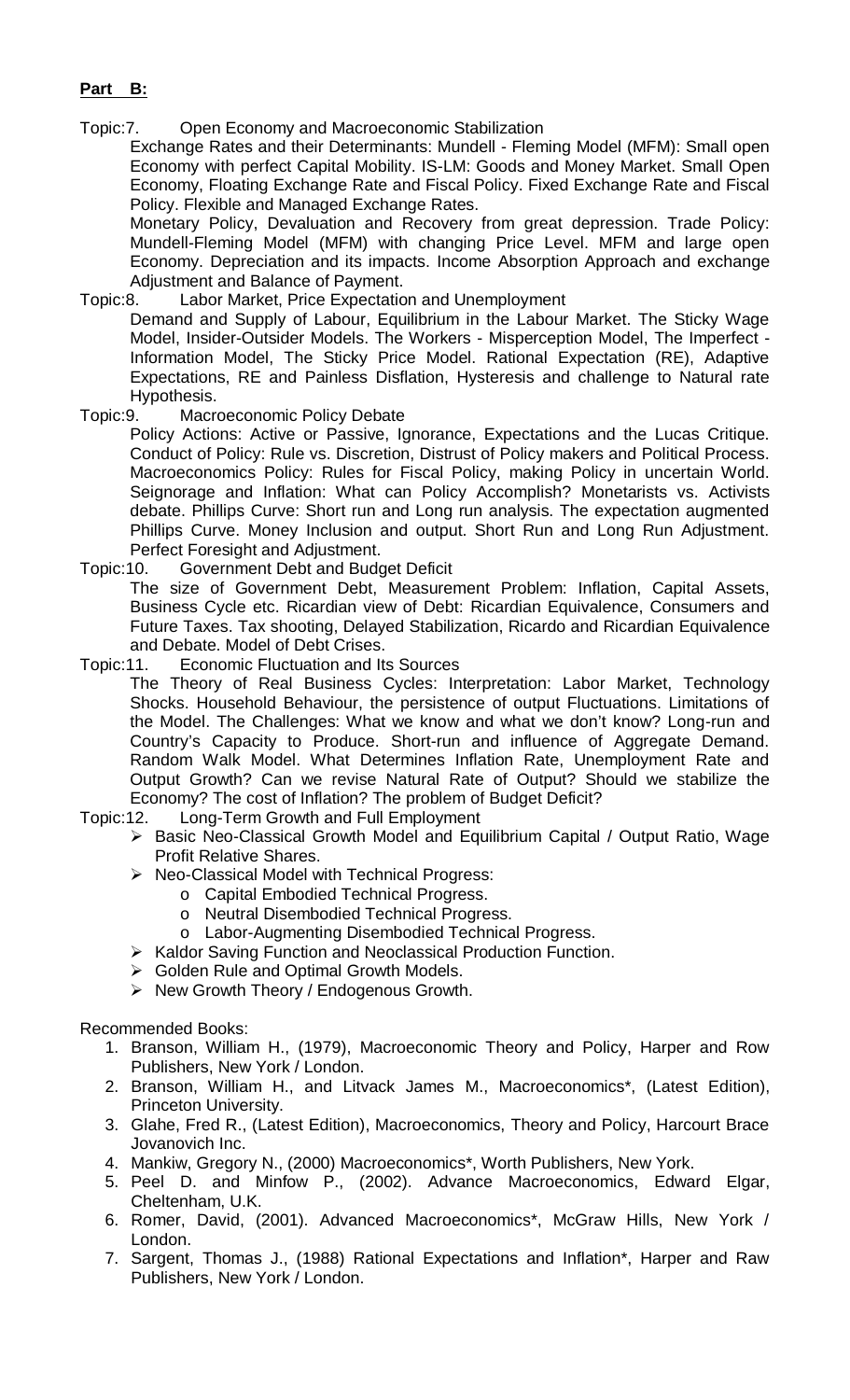- 8. Rosalind Leveic and Alexander Reborens, Macro-economics: An Introduction to Keynesian Neo-Classical Controversies; Macmillan (Latest edition).
- 9. Denison, Edward F. 1985. Trends in American Economic Growth, 1929-1982. Washington: The Brookings Institution.
- \* Strongly Recommended

Additional Reading Material / Research Papers:

- 1. Ball, Laurence, Mankiw, N. Gregory, and Romer, David. 1988. "The New Keynesian Economics and the Output-Inflation Tradeoff." Brookings Papers on Economic Activity, No. 1, 1-65, Reprinted in Mankiw and Romer (1991).
- 2. Barro, Robert J. 1976. "Rational Expectations and the Role of Monetary Policy." Journal of Monetary Economics 2 (January): 1-32.
- 3. Barro, Robert J. 1989. "Interest-Rate Targeting." Journal of Monetary Economics 23 (January): 3-30.
- 4. Barro, Robert, J., and Gordon, David B. 1983b. "Rules, Discretion and Reputation in a Model of Monetary Policy." Journal of Monetary Economics 12 (July): 101-121. Reprinted in Persson and Tabellini (1994).
- 5. Bernheim, B. Douglas. 1987, "Ricardian Equivalence: An Evaluation of Theory and Evidence." NBER Macroeconomics Annual 2: 263-304.
- 6. Blanchard, Olivier J. 1984. "The Lucas Critique and the Volcker Deflation." American Economic Review 74 (May): 211-215.
- 7. Fischer, Stanley. 1993. "The Role of Macroeconomic Factors in Growth." Journal of Monetary Economics 32 (December): 485-512.
- 8. Friedman, Milton, 1968. "The Role of Monetary Policy". American Economic Review 58 (March): 1-17.
- 9. Genberg, Hans. 1978. "Purchasing Power Parity under Fixed and Flexible Exchange Rates." Journal of International Economics 8 (May): 247-276.
- 10.Long, John B., and Plosser, Charles I. 1983. "Real Business Cycles." Journal of Political Economy 91 (February): 39-69.
- 11.Mankiv, G., N. (1990), A quick Refresher Course in Macroeconomics, Journal of Economic Literature, Vol. XXVIII, 1645-60.
- 12.Romer, Christina D. 1999. "Changes in Business Cycles: Evidence and Explanations." Journal of Economic Perspectives 13 (spring): 23-44.
- 13.Romer, Paul M. 1990. "Endogenous Technological Change." Journal of Political Economy 1998 (October, Part 2): S71-S102.

# **Paper 3. MATHEMATICAL ECONOMICS**

Topic 1: The Nature of Mathematical Economics

Ingredients of mathematical models. Derivations: Equation of a straight line and its forms: Two point, intercept, point slope and slop intercept. Types of functions: constant, polynomial, rational, non-algebraic. Relationships and functions. Indices & their rules. Functions of more than two independent variables. Logarithms & the rules of logarithms.

Topic 2: Equilibrium Analysis in Economics

A linear partial equilibrium market model. The effect of an excise tax in a competitive market. Non linear market model. General Market Equilibrium. Equilibrium in a linear National Income Model.

Topic 3: Linear Models and Matrix Algebra

Theory of matrix multiplication. Laws of matrix operations. Types of matrices: Square, identity, null, idempotent, diagonal, transpose and their properties. Conditions for non singularity of a matrix. Minors and cofactors. Determinant & its properties. Solution of linear equations through Gaussian method, Cramer's rule and Inverse of a matrix method. Properties of inverse of a matrix. Use of matrix approach in market & national income models.

Topic 4: Input-Output Analysis

Input-output model, its structure and its derivation. The use of input output model in Economics.

Topic 5: Differentiation

Rules of differentiation. Differentiation of a function of one variable. Sum-difference, product, quotient, chain, power, inverse, logarithmic & exponential functions Combinations of rules. Higher order derivatives. Economic applications of derivative. Concept of maxima & minima, elasticity and point of inflection. Profit & revenue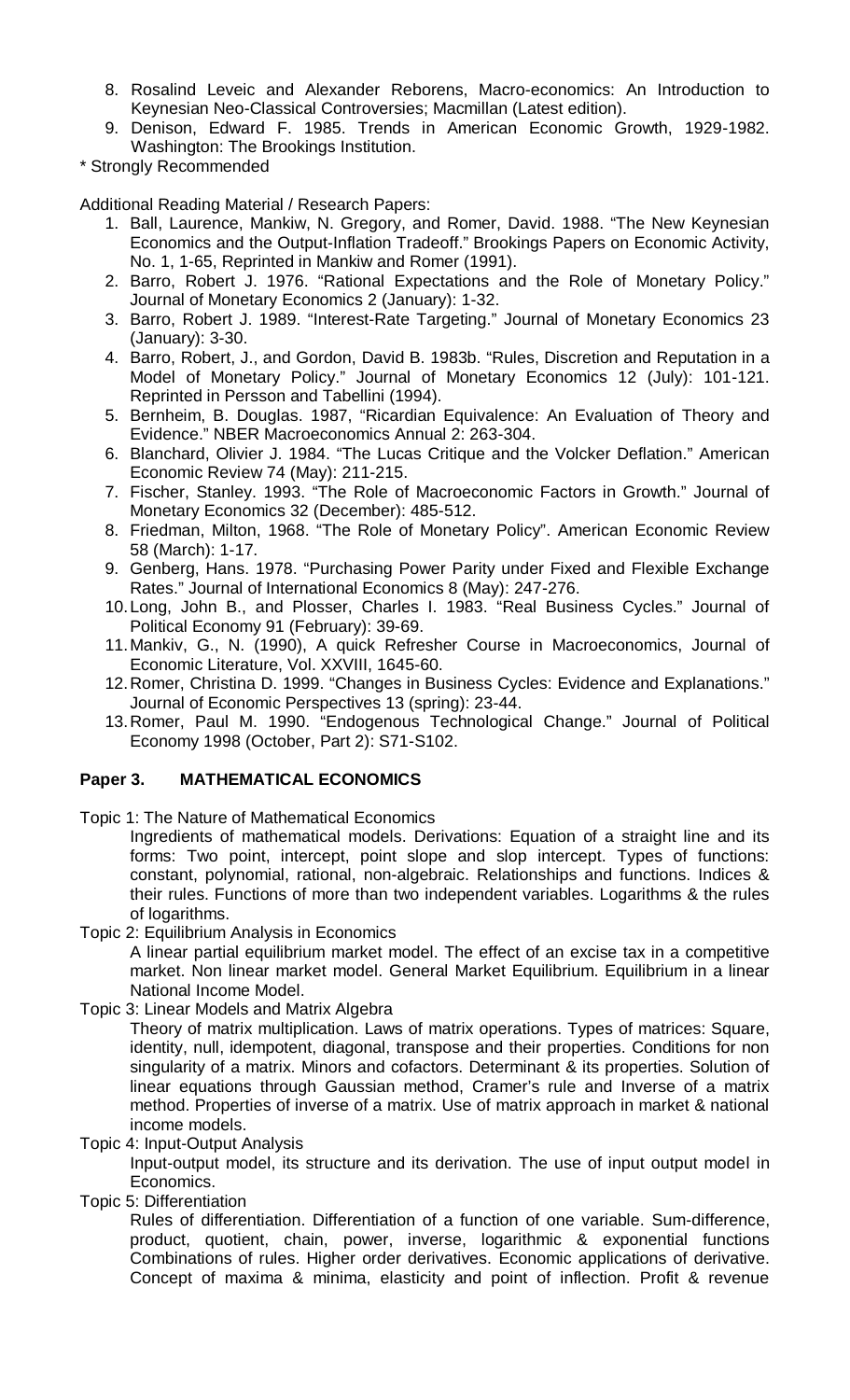maximization under perfect competition, under monopoly. Maximizing excise tax revenue in monopolistic competitive market, Minimization of cost etc.

Topic 6: Partial & Total Differentiation

Partial differentiation & its rules. Higher order & cross partial derivatives (young's theorem). Total differential & total derivatives. Implicit functions rule of differentiation. Optimizing cubic functions & their economic application.

Topic 7: Economic Applications of Partial & Total Differentiation

Comparative static analysis: a linear Partial equilibrium market model, a linear National Income model. Partial elasticities. Production functions Analysis. Maximization & Minimization of unconstrained functions & their economic applications: Profit maximization by a multi-product firm under perfect Competition & monopoly, Price discrimination, Multi-plant monopoly, input decisions etc.

Topic 8: Optimization: Constrained & Extrema

Free and constrained optimization, extrema of a function of two variables: graphical analysis, Lagrange method. Utility maximization & Cost minimization. Homogenous Production function, Cobb Douglas Production function. Jaccobian determinants. CES Production Function. Translof Function. 19

Topic 9: Linear Programming

Ingredients of linear Programming. Graphical approach, simplex method, economic application of linear programming. Concept of primal & dual. Duality theorems. Solving of Primal via dual. Economic interpretation of a dual.

# **Recommended Books:**

- 1. Chiang, A. C., Fundamental Methods of Mathematical Economics, McGraw Hills, (Latest Edition).
- 2. Baumol W. J., Economic Dynamics, Macmillan, (Latest edition).
- 3. Budnick, Frank, Applied Mathematics for Business, Economics and Social Sciences.
- 4. Dowling E. T., Mathematics for economists, Schum Series (latest edition).
- 5. Weber E. Jean, Mathematical Analysis, Business and Economic Applications (Latest Edition) Harper and Row Publishers, New York.

### **Paper 4. STATISTICS FOR ECONOMISTS**

Topic 1: Introduction

Descriptive and inferential statistics; Variable and constant, population and sample, parameter and statistic; The four basic activities in statistics: Designing a plan for data collection, Exploring the data, Estimating an unknown quantity, Hypothesis testing; Type of measurement scales: Nominal, Ordinal, Interval and Ratio; Types of data: Univariate, Bivariate and Multivariate data, Primary and secondary data, Quantitative data and qualitative data, Time series, Cross-sectional and pooled data; Significant digits and rounding off numbers; Errors: Biased and unbiased.

Topic 2: Presentation of Data and Measure of Central Tendency

Introduction; Classification; Tabulating numerical data: The frequency distribution, The cumulative frequency distribution, The relative frequency distribution, The percentage frequency distribution; Graphic and diagrammatic representation: Bar chart, Pie chart, Histograms, Frequency curves and Histo-grams; Histograms by Hand: Stem-and-leaf. Measure of central tendency; Introduction; Types of Averages: Mean: Arithmetic mean, Geometric mean, Harmonic mean, Trimmed mean and Winsorized mean; Quintiles: Median, Quartiles, Deciles, Percentiles; The mode; Box plot and detailed box plot; Empirical relation between Mean, Median and Mode; The cumulative distribution function: Finding the percentile ranking for a given number, Finding the percentile for a given percentage; Summary measures and type of data.

- Topic 3: Measures of Dispersion, Skewness and Kurtosis Absolute and relative measure of dispersion; Different measures of dispersion: The Range, Quartile deviation, Mean deviation, Variance and standard deviation: Definition and interpretation of variance and standard deviation, Computation of variance and standard deviation, Step deviation method or coding method, Coefficient of variation, Standardized variable, Properties of standard deviation and variance; Skewness: Karl Pearson's coefficient of skewness, Bowley's coefficient of skewness; Kurtosis.
- Topic 4: Probability and Probability Distribution A survey of probability concepts: Classical probability, Empirical concept, Subjective probability; Some rules of probability: Rules of addition, Rules of multiplication; Tree diagrams; Conditional Probability, Bayes Theorem; Counting rules: The multiplication formula, The permutation formula, The combination formula.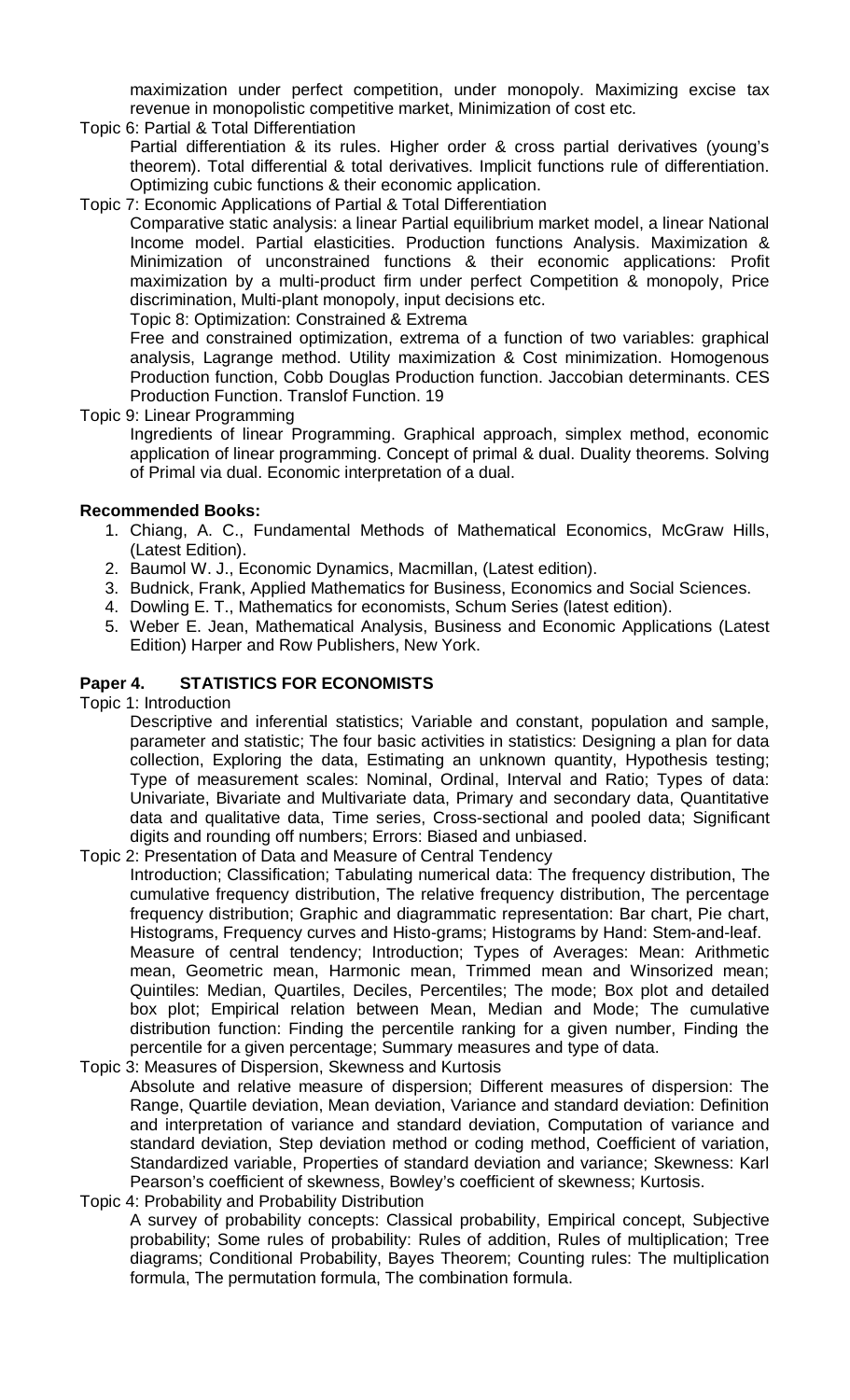Discrete probability distribution, Random variables, Discrete random variable, Continuous random variable; The mean, variance and standard deviation of a probability distribution; Binomial probability distribution, and its computation. Cumulative probability distributions, Properties of Binomial probability distribution.

The normal probability distributions: Properties of normal distribution, Applications of the standard normal distribution, Areas under the normal curve, Finding areas under the normal curve; The normal approximation to the binomial; Continuity correction factor.

Topic 5: Survey Sampling and Sampling Distributions

Sampling the population, Advantages of sampling, Representative samples, Sample design and sample survey, Sampling frame, Probability and non-probability sampling, Sampling with and without replacement, Sampling and non-sampling error, sampling bias; Probability sampling and non-probability sampling methods; Sampling distribution of the mean; The central limit theorem; Sampling distribution of differences between means; Sampling distribution of sample proportion; Sampling distribution of differences between proportions.

### Topic 6: Estimation and Confidence Intervals

Point estimates and confidence intervals; Estimation by confidence interval: Confidence interval estimate of a population mean (Known Variance), Confidence interval estimate of a population mean (Unknown Variance) Confidence interval for differences of means, Confidence interval for differences of means; Confidence interval for population proportion, Confidence interval for differences between proportions; One sided confidence interval; Sample size for estimating population mean.

Topic 7: Hypothesis Testing

One sample test of hypothesis; One Sample; One tail and two tails tests of significance; Testing for a population mean with a known population standard deviation: Two-tailed test, one-tailed test; P-Value in hypothesis testing; Testing for a population mean: Large sample, Population standard deviation unknown; Testing hypotheses about population proportion when sample size is large; Type II error.

Testing of two Sample Hypothesis: Population means, Population proportions; comparing populations with small samples.

Topic 8: Chi Square Applications

Introduction; Goodness-of-fit test: Equal expected frequencies; Goodness-of-fit test: Unequal expected frequencies; Limitations of Chi square; Using the goodness-of-fit test to test for normality; Contingency Table Analysis.

Topic 9: Analysis of Variance

Introduction, The F distribution; Comparing two population variances; ANOVA assumptions; ANOVA test; Inferences about pairs of treatment means; Two-way analysis of variance.

Topic 10: Simple Linear Regression and Correlation Analysis

Scatter diagram; Standard methods for obtaining regression line: (i) Inspection, (ii) Semi average, (iii) Least squares principle; Assumptions underlying linear regression; Measures of variation: Standard error of the estimate, Coefficient of determination; Prediction in Regression Analysis; Interpolation verses extrapolation; Correlation analysis; Scatter diagram; The coefficient of correlation: Properties/characteristic of coefficient of correlation, Correlation and causation; The relationship among the correlation coefficient, the coefficient of determination and the standard error of estimate; Inference about the slope and correlation coefficient; t-test for the slope, Ftest for the slope, t-test for correlation coefficient; Estimation of the mean values and predication of individual values; Confidence interval and predication interval estimate; Rank correlation.

Topic 11: Multiple Linear Regression and Correlation Analysis

Multiple linear regression model, Interpretation of partial regression coefficients; Estimation of multiple linear regression model with two explanatory variables by using Least squares principle, Matrix approach, Deviation form; Pitfalls and problems in multiple regression: Multicollinearity, Variable selection, Model misspecification; Multiple standard error of estimate; Coefficient of multiple determination (adjusted and unadjusted); Evaluating the regression equation:

Using a scatter diagram, Correlation matrix, Global test, Individual variable significance test, Qualitative independent variables; Multiple regressions in terms of linear correlation coefficients; Multiple correlation and partial correlation; Nonlinear regression models; Dealing with nonlinear relationship and unequal variability.

Topic 12: Applied Statistics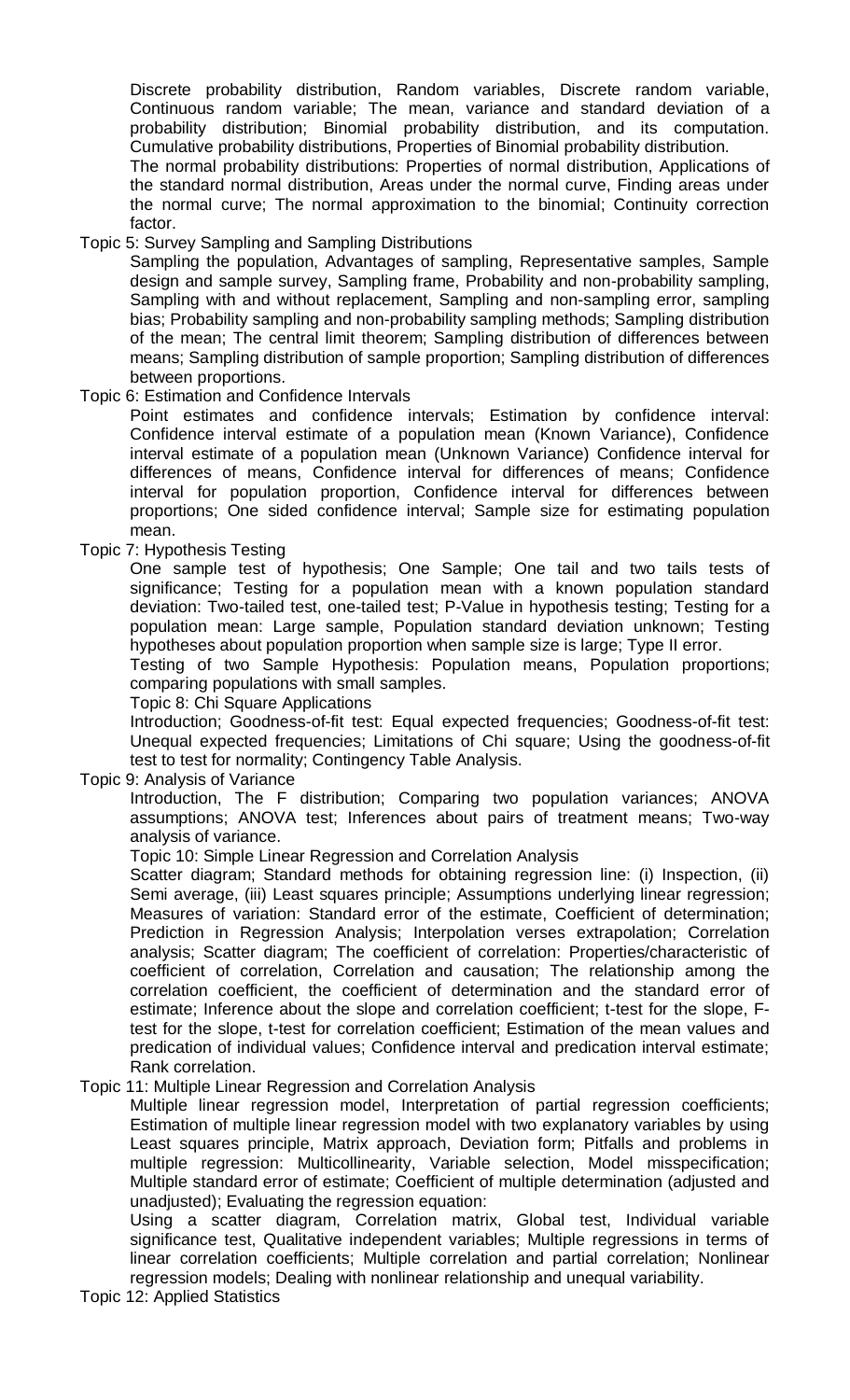Index Numbers, Un-weighted index numbers; Simple aggregative index; Weighted indexes; Laspeyre's price index, Paaseche's price index, Marshal- Edgeworth price index; Fisher's ideal index; Consumer Price Index (CPI), Producer Price Index (PPI), CPI versus GDP Deflator; Issues in constructing and using index numbers; Application of index numbers to business and economics.

An overview of time series analysis; Component Factors of the classical multiplication time series model and their estimation: Secular trend; Cyclical variation, Seasonal variation, Irregular variation; Smoothing the annual time series and using it in forecasting: Moving averages, Weighted moving averages, Exponential smoothing; Using trend and seasonal component in forecasting; Time series and forecasting; The multiplicative model, Calculating the seasonal indexes, De-seasonalization the time series, Using deseasonalized time series to identify trend, Seasonal adjustments, Model based on monthly data, Cyclical component; Modeling cyclic behavior using box-Jenkins ARIMA processes; Using regression analysis in forecasting; Qualitative approach to forecasting: Delphi method, Expert judgment, Scenario writing, Intuitive approaches; Choosing an appropriate forecasting model; Some observations on time series analysis.

# **Recommended Text books:**

- 1. Lind, Douglas A., Marshal, William G. and Mason, Robert D., Statistical Techniques in Business and Economics (11th edition). Boston: McGraw Hill, 2003.
- 2. Chaudhry, Sher Mohammad and Kamal, Shahid, Introduction to Statistical Theory (7th edition). Lahore: Ilmi Kitab Khana, 2002.
- 3. Siegel, Andrew F., Practical Business Statistics (5th edition). Boston: McGraw Hill, 2003.
- 4. Newbold, Paul, Carlson, William L. and Thorne, Betty M, Statistics for Business and Economics (5th edition). New Jersey: Prentice Hall, 2002.
- 5. Keller, Gerald and Warrack, Brian, Statistics for Management and Economics (5th edition). Boston: Duxbury Thomson Learning, 2000.

### **Additional Readings:**

- 1. Berenson, Mark L., Levine, David M. and Krehbiel, Timothy C., Basic Business Statistics: Concepts and Applications (9th edition). New Jersay: Prentice Hall, 2004.
- 2. Barron, Michael M., Statistics for Economics Accounting and Business Studies (Latest Edition), New York, Prentice Hall.
- 3. Carlson, William L. and Thorne, Betty, Applied Statistical Methods for Business Economics and Social Sciences (Latest edition). New Jersey: Prentice Hall.
- 4. Moore, David S., The Basic Practice of Statistics (2nd edition). New York: Freeman,2000.

### Paper 5. ISLAMIC ECONOMICS

Note: The instructor concerned may assign additional and latest literature on the subject matter. The references provided at the end of the course are just helping literature. Students must consult additional literature on each topic.

Topic 1: Introduction: Islamic Economics

i) Nature, and Importance of Islamic Economics. Islamic Economics Versus Economics of Secular Economy and Mixed Economic System.

ii) Brief Introduction of Basic Values of Islam; Taqva, Halal and Haram, Justice, Benevolence, Equality, Brotherhood and Cooperation as Determinants of Economic Behaviour and Policies.

Topic 2: Major Economic Thoughts: Contribution of Scholars

Contribution of some Earlier Muslim Scholars in the Development of Islamic Economics (Imam Abu Yousuf, Imam Abu Ubaid Al Qasim,, Ibn-e-Khaldoon, Imam Ibn-e-Taimiah, Shah Waliullah Dehlvi, Baqar-al-Sadar).

Topic 3: Islamic Economic System

Silent features of Islamic Economic System; objectives, Economic Freedom, Property and Ownership Rights. The Concept of Equality and Efficiency. The Relative Importance of Capital and Labour. Priority to Basic Needs. Concepts of Ownerships and Implication. Welfare and income Distribution.

Comparison of Islamic Economic System with Capitalism and Socialism, with respect to above cited principles / values of Islam.

# Topic 4: Microeconomics in Islamic Framework

The Consumer Behaviour in Islam. Utility, Moderation, optional Consumption Behaviour.

Organization of Production and Behavioural Theories of Firms.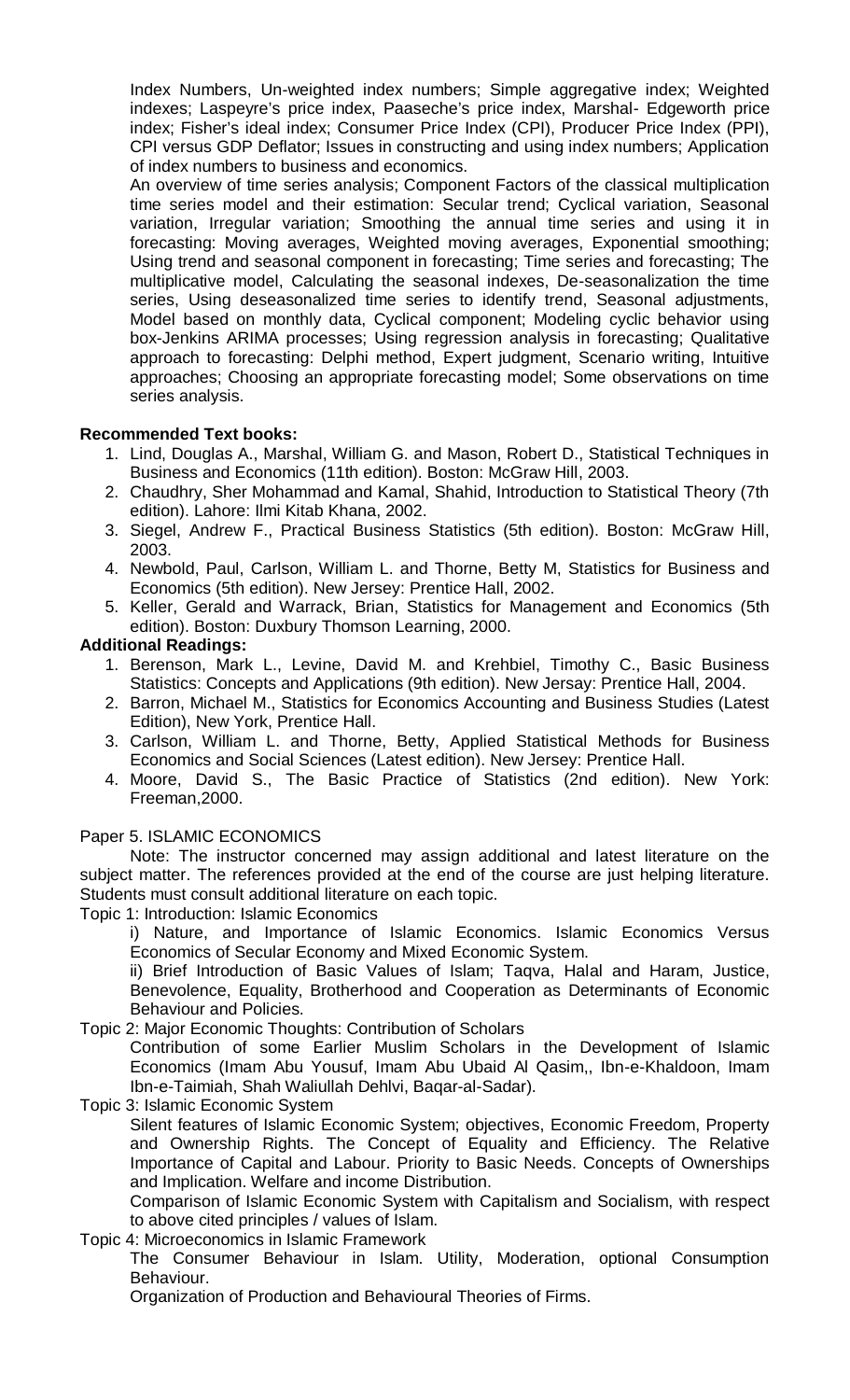Objectives and Behaviour of Firm in Islamic Economy. Business Ethics in Production and Marketing. Hoarding and Gains.

Market Structure – Monopoly and Competition, Resource Allocation in Islamic Environment and Cartels. Concepts of Fair Trade.

Stockists / Wholesales, determination of Prices and Rate of Normal Profit / Meeting of Losses. Price Mechanism and State Role in Regulation of Markets.

Topic 5: The Modes of Financing In Islam

Modarba and Musharka

Types of Bai. (Bai-Salam, Bai Muajjal, Morabaha.)

Saving and Investment in Islam. Investment of Savings for Gains.

Topic 6: Distribution in Islamic Economy

Islamic Stress on Circulating of Wealth. Steps against Concentration of Wealth. Social Justice in Islam. Rights of Labour, Distributive Justice

Use of Land and Other Natural Resources and their Rewards. Role of State in Distribution of Wealth.

Topic 7: Some Basic Macroeconomic Concepts

Consumption, saving and Investment Functions in Islamic Environment.

Determents of Islamic Consumption Function, Concept to Help others, Welfare and Religious believes. Zakat and Usher.

Topic 8: Demand and Supply of Money and Banking

Gold Money, Paper Money and Credit Money.

Western Justification of interest. Islamic Concept of Riba, its Implications and Alternatives.

Functions of Commercial Banks in Islamic Framework.

Central Banking and Monetary Policy in Islamic Framework.

Central Banking and Monetary Policy in Islam.

Inflation Vs. Design of Capital Market.

Monetary Policy in an Islamic Framework.

Topic 9: Zakat, Social Justice and State

Meaning of Zakat, Nisab, Introductory Hints about items of Zakat.

Distributive Role of Zakat and Social Justice. Zakat as a tool in Fiscal Policy.

Economic Role of Islamic State. Welfare consumption and limits.

Revenue and Expenditure Items in Modern Islamic States. Beneficiaries of Zakat.

The Tax Policy of Islam. Nature and Scope of Fiscal Policy in Islamic State (Taxation Policy). Expenditure Principles. Burden of Taxes.

Topic 10: Economic Planning and Development

Concepts and Objectives of Economic Development in Islam. Resources for Development. Nature of Economic Planning in Islam.

Topic 11: The Islamisation Process In Pakistan

The Islamisation of Banks. Implementation of Zakat / Usher in Pakistan.

A brief Survey of Changes in Economic Structure and Conditions Since the Holy Prophet (regarding Transport / communication, Business Forms, Production of Goods, Money and Banking).

Topic 12: New Emerging Issues and Challenges

Current Situation and Proposed Changes. Islamic View of International Economic Institutions and Modes of International Cooperation. Islamic View of Globalization. Quality Identification of Goods, Merits and Trade. Fair Prices Vs. Market Price etc.

Books Recommended:

Basic Texts:

- 1. Islamic Economics: Theory and Practice, A Comparatice Study, M.A. Mannan, Cambridge, Hodder and Stoughton, 1986 (or latest ed.)
- 2. Islamic Economics: Dar A.H & M.. Akram Ilmi Kitab Khana, Lahore (latest ed.)

3. Macro Consumption Function in an Islamic Economic Framework, M. Fahim Khan, International Centre for Research In Islamic Economics, King Abdual Aziz Univ, KSA.

References:

- 1. Ahmad, Khurshid, (latest edition), Fiscal Policy and Revenue Allocation in Islam, International Islamic University, Islamabad.
- 2. Anf A.Q. Mannan M.A. (1995), Developing a System of Financial Instruments IRTI, Islamic Development Bank, Jeddah.
- 3. Badawi, Imam Abu Abaid Al-Qasim Muhammad A. Zaki, Kitab ul Amwal: , Zakat and Social Justice, Islamic Council of Europe, London, 1979.
- 4. Chapra T M., The Economic System of Islam, University of Karachi, 1991.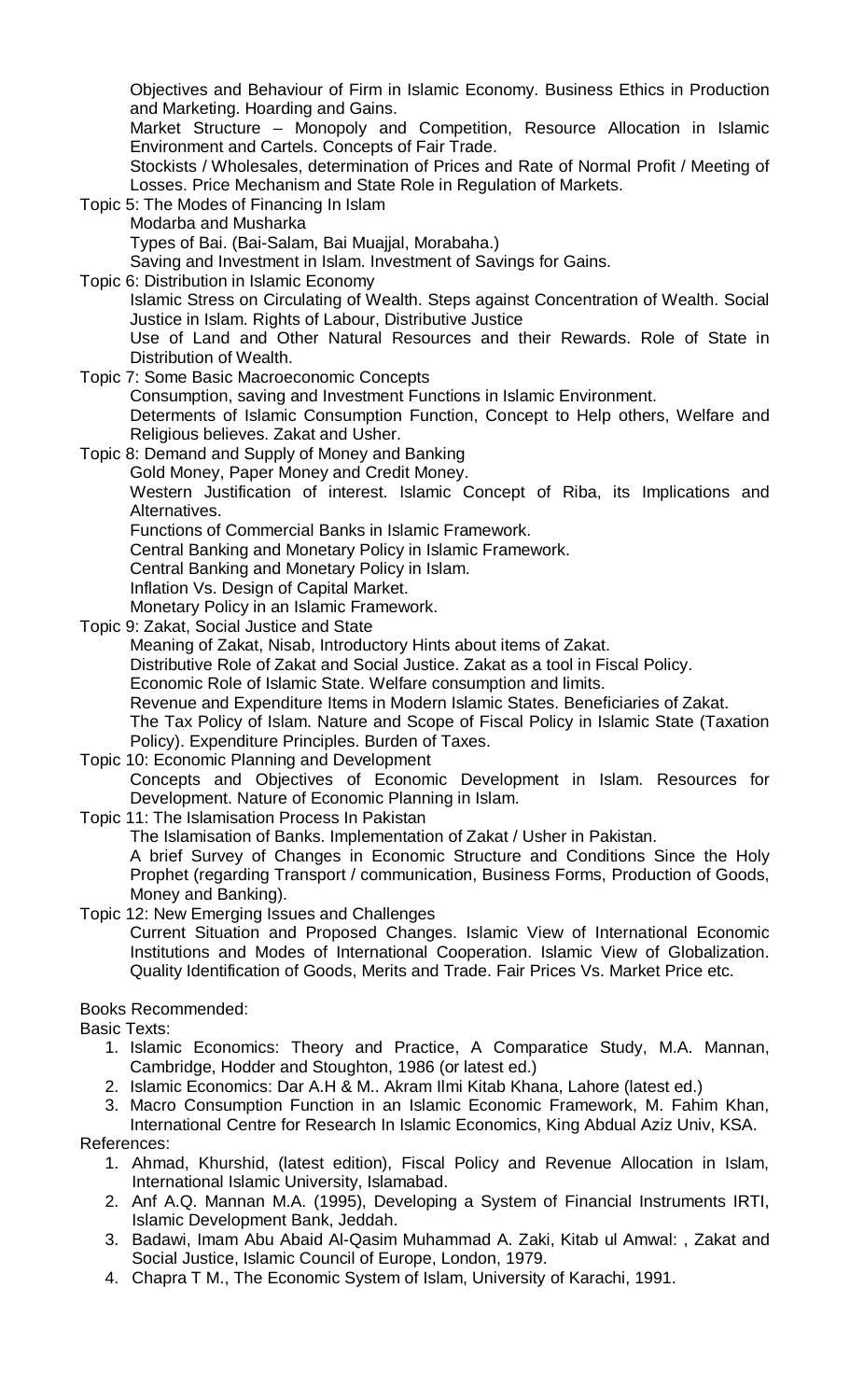- 5. Chapra, Umer, Monetary Policy in an Islamic Economy, in Money and Banking in Islam, Institute of Policy Studies, Islamabad.
- 6. Ghazanfar S.M., (2003), Medieval Islamic Economic Thoughts, Routledge Publishers.
- 7. Khan M. Fahim, (1995), Human Resource Mobilization Through the Profit, Loss Sharing Based Financial System, IRTI, Islamic Development Bank Jeddah.
- 8. Khan, Tariq ullah, (1996), Practice and Performance of Mudarba, A case study of Pakistan, IRTI, Islamic Development Bank, Jeddah.
- 9. Khurshid, Ahmad, Elimination of Riba: Institute of Policy Studies, Islamabad.
- 10. Mahdi, M. Ahmad, (1995), Islamic Banking Modes for House Building Finance, IRTI, Islamic Development Bank, Jeddah.
- 11. Mannan M.A, (1996), Financing Development in Islam, IRTI, Islamic Development Bank, Jeddah.
- 12. Naqvi Syed Nawab Hyder Ethics and Economics: . Leicester, The Islamic Foundation. 1981.
- 13. Nomani, Farhad & Rehnuma., Ali, Islamic Economic Systems: Zed Books Ltd., London, 1994.
- 14. Nuti, D. Haris, (1995), The Economics of Participation, IRTI, Islamic Development Bank, Jeddah.
- 15. Siddiqui, M.N., Muslim Economic Thinking, Leicester, The Islamic Foundation. 1985.
- 16. Tago, Usman, Justice: Introduction to Islamic Finance, (2000), Idara-tul- ma'arif edition.
- 17. Yusaf , Imam Abu, Kita bur Kharaj, Lahore, Islamic Book Centre, 1979.

### **Paper 6. MAJOR ISSUES IN PAKISTAN ECONOMY**

- Topic 1: Overview of Pakistan Economy
	- Development Experience, Approaches, Policies and Outcomes. Identification of Issues: The era of 1950's, 1960's, 1970's, 1980's 1990's and 2000's. Structural Change and Sources of Growth. Emergence of Economic Issues, Human Resource Development, Unemployment, Poverty, Income Distribution, Debt, Deficit etc. Growth with limited development in Pakistan.
- Topic 2: Development Planning and Resource Mobilization

Agricultural Development Policies and Priorities, Major Targets of Develop Plans and Emerging Issues; Neglects and Successes: Mobilization of Domestic Resources; Shortages, Deficits and Role of Foreign Aid. Agricultural Vs. Industrial Development Debate. Agricultural Adequacy.

Topic 3: Agriculture and Industrial Development: Emerging Issues

Pattern of Agricultural and Industrial Development, Land Reforms and Its Impacts, the Role of Green Revolution and its Impacts: Present Status. Agricultural Price Policy and Income Tax. Sectoral Terms of Trade.

Industrial Development Policies and Strategies. Development of Large and Small Industries. Value Added: Manufacturing Goods Vs. Primary Goods Production. Agriculture Vs. Industry: Development Debate.

Topic 4: Sectoral Development, Employment Pattern and Unemployment Sectoral Priorities and Development Issues. Human Resource Development and Emerging Issues: Population Growth, Labor Force Participation Rate and Employment Pattern, Unemployment and Underemployment, Forecasting Manpower Needs and Employment. Strategies to combat unemployment. Criteria to Measure Unemployment

/ Underemployment: Time Criterion, Productivity Criterion and New Index of Unemployment: Application to Pakistan and Empirical Evidences. Good Goverence, Social Action Plan and its Impact. Role of Institution in Development. Social Sectors development Vs. High Retun Sectors: Growth trade off.

Topic 5: International Debt and Dependency Concepts of Foreign Aid and Debt. Borrowing Vs. Domestic Reserve Mobilization (failure). Size of Foreign Debt, Debt Saving and its Impacts. Strategies to combat with High Debt: Saving Policy, Foreign Trade Promotion, Cutting non-development Expenditures, Rescheduling and its Impacts. Debt Management in Pakistan and Its Impacts. Debt Modeling and Future Implications.

Topic 6: Poverty and Income Distribution

Pattern of Income Distribution: Rural and Urban. Definitions and Approaches to Measure Poverty: Income Approach, Expenditure Approach, Basic Needs Approach, Poverty of Participatory Index (POPI). How to Combat Poverty; Growth Strategy, Basic Needs, Labor Intensive Investment: Education / Training etc. and Social Action Plan (SAP) , its Role and Critical Review, Evasion of Policies / Strategies to Combat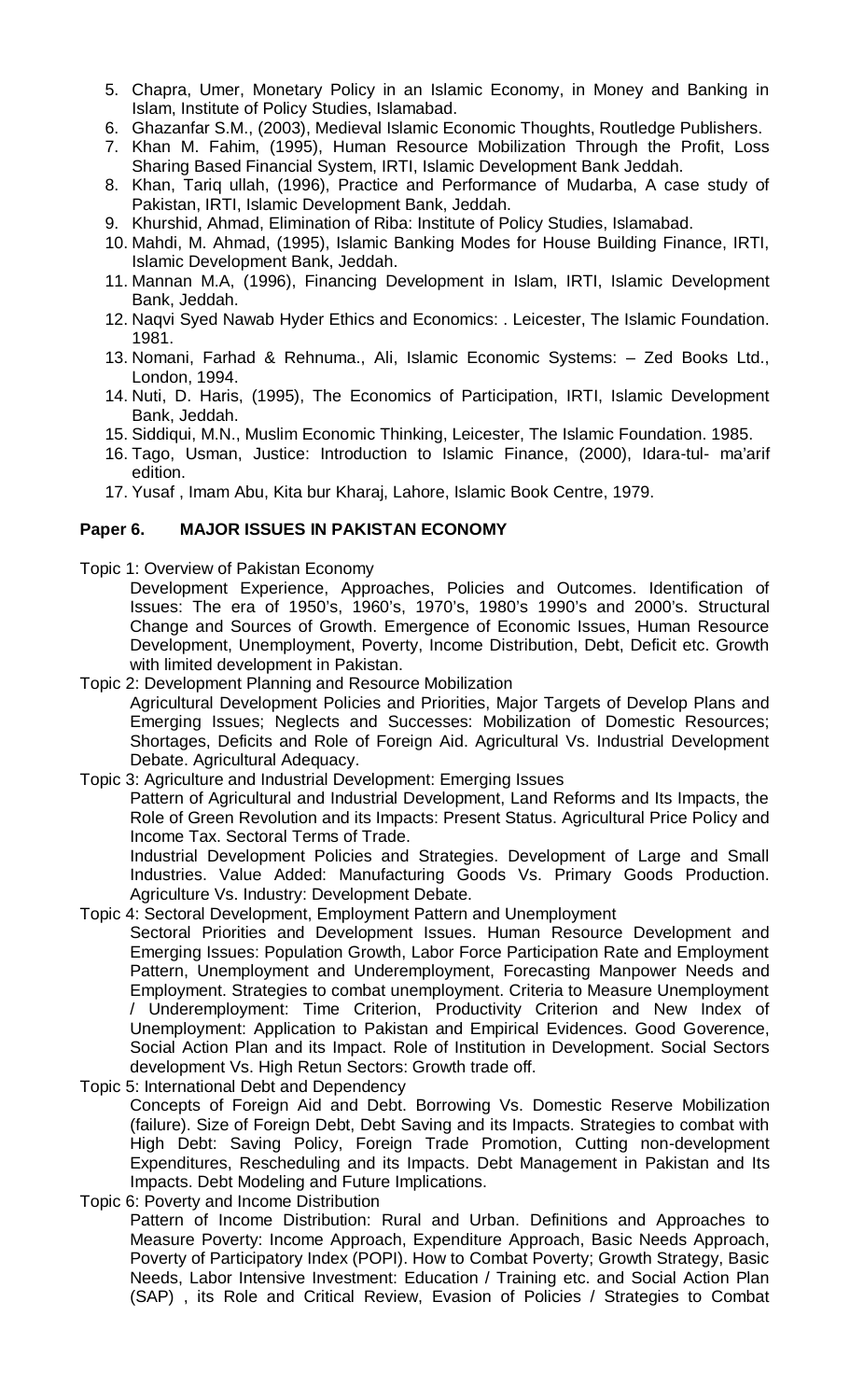Poverty and Improving Income Distribution: Critical Evaluation. Neglect of Human Resource Development. Child Labor. Factors Productivity Issues.

- Topic 7: Inflation, Foreign Trade Deficit and Emerging Issues
- Sources of Inflation in Pakistan. Policies to Combat Inflation and their Impacts. Trade Performance, Instability and its Impacts. Policies to Combat Deficit and Trade Instability. WTO and Its Impacts. Reforms and Further Needs. Expected Impacts of WTO and Challenges. Terms of Trade Issues, Market Access and Health Related Rates.

Recommended Books:

- 1. Aslam M., Perspective on Development Planning In Pakistan, Allied Book Centre, Lahore, 2001-2002.
- 2. Chaudhary M. Aslam and Ahmad Eatzaz: Globalization, WTO and Trade Liberalization in Pakistan, FerozSons, Lahore (2004).
- 3. Chaudhary M. Aslam, Human Resource Development and Management in Pakistan, Ferozsons, Lahore (1989).
- 4. Ishrat Hussain, Pakistan: The Economy at the Gross Roads Past Policies and Present Imperatives, Oxford Univ. Press, Karachi, 1988.
- 5. Khan, Shahrukh R., 50 Years of Pakistan's Economy Traditional Topics and Contemporary Concerns. Oxford Univ. Press, Karachi (2000).
- 6. Mahbool-ul-Haq Centre for Human Development (MHCHD), Poverty Profile of Pakistan, (1989) Oxford University Press.
- 7. -------------- Human Development In South Asia, Annual Report.
- 8. Saeed, Khawaja Amjad, The Economy of Pakistan, Karachi: Oxford University Press, 2004.
- 9. Zaidi, Akbar, (1999), Issues in Pakistan Economy, Oxford Univ., Press, Karachi.
- 10.World Development Reports, World Bank.

(Note: Teacher(s) must assign latest research papers pertaining to each topic)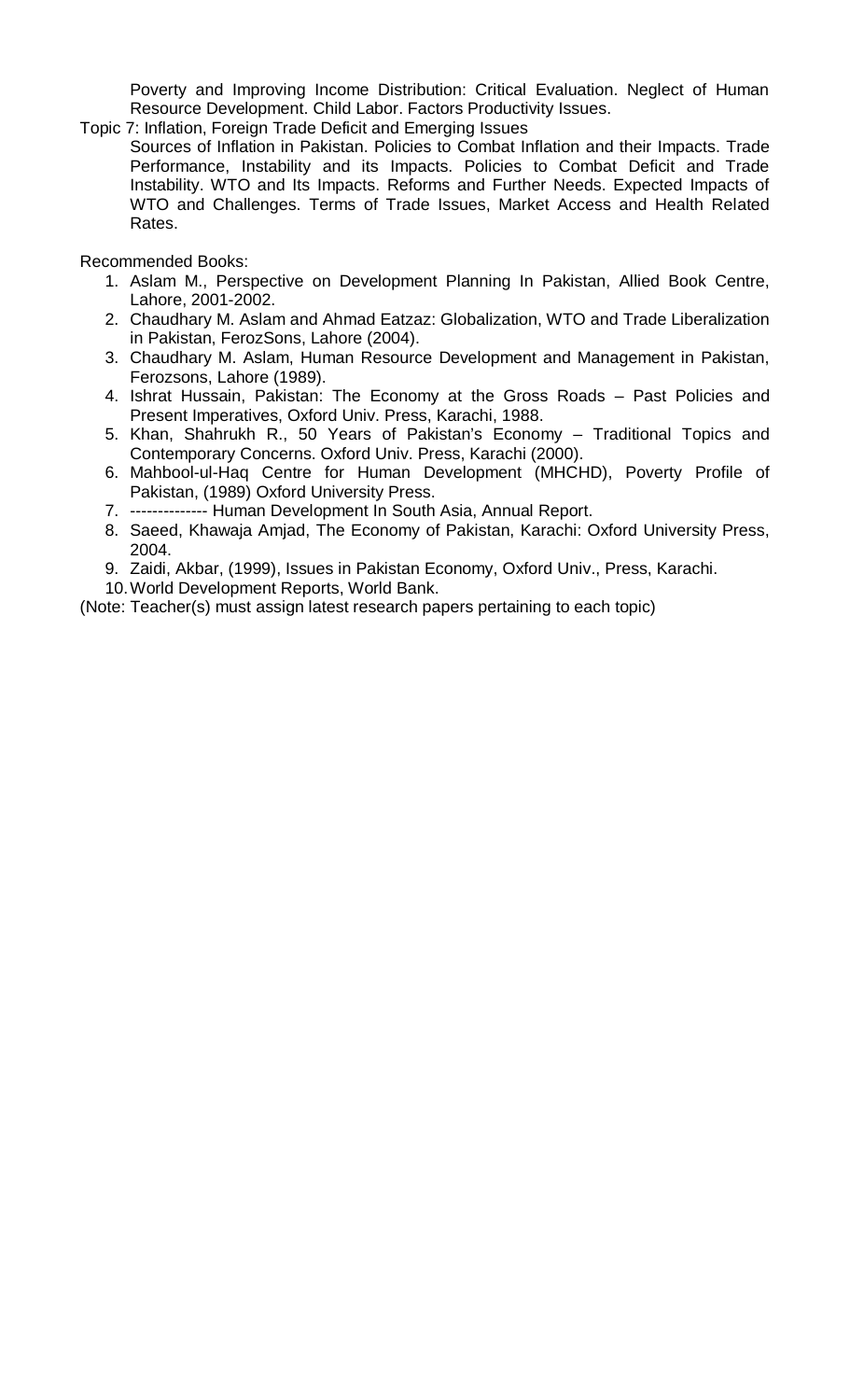# **M. A. Part II**

### Paper 1. INTERNATIONAL TRADE THEORY AND FINANCE

### **A) International Trade Theory**

Topic1. Importance and Bases of Trade

Why Study International Economics? The Changing World and Interdependence: Basis of Trade, Gains from Trade. Absolute Advantage, Comparative Advantage, Overview of Comparative Advantage and Pattern of Trade. Offer Curves and Free Trade Equilibrium. Disagreements on Free Trade: Overview of Emergency of International Trade Issues. The Elasticity of Exports Demand and Balance of Payment. Substitution and Income Effects, Impacts of Rise in Exports Demand.

Topic 2. Growth and Trade

International Trade and Shift in Production Function, Immerizing Growth, Output Growth and Terms of Trade (T.O.T) / Deterioration: Uniform Growth at given T.O.T. The Transfer Problem: Marshall Plan and Transfers, Transfer of Resources: Neutral Case.

Topic 3. Technology and Factor Endowment

Ricardian Trade Model, World Production and Gains. Comparative Cost and Trade Pattern. National and World Gains from Trade. International Wage differentials and Productivity. Technical Progress and International Gains. WTO and Gains from Technical Progress: Impacts on Prices. Equilibrium Production and Consumption: Non-traded and Tradeables, Costs, Marginal Physical Product and Production Possibilities. Production Possibilities with Diminishing Returns, Increasing Opportunity Cost. Free Trade and Income Distribution, Relative Demand, Supply and Pattern of Trade. Dutch Disease and its application.

Topic 4. Factor Endowment and Heckscher – Ohlin Theory Output and Factors Rewards in 2\*2 Model. Factor Intensity Comparison. Heckscher-Ohlin (H.O) Model, The Role of Demand, Factor's Prices and Commodity Prices, Factor Price Equalization, and Factor Intensity Reversal. Newly Industrializing Countries (NIC's) and Footloose Production Process. NIC's and H.O Theorem. The Product Cycle, Critical Analysis of Traditional Trade Theories. Rypecksy Theorem and its critical review.

Topic 5. Markets, Cartels and International Trade

Monopoly and Import Competition, Export Opportunities. Product Differentiation and Monopolistic Competition. Dumping / Discrimination and WTO, Competitiveness and Market Share, Gains from Migration. WTO and Factor's Movements and the Commodity Movement.

Multinationals Firms and Foreign Direct Investment, Transfer of Capital, Technology, Skill and other Gains, Transfer of Resources and Transfer Problem.

Topic 6. Tariff, Quota and Trade Policies

Tariff and Small Country: Effects of Tariff, Price and Demand for Imports, Welfare impacts. Impacts of Tariff on Government Revenue, T.O.T Production and Welfare. Impact of Tariff on Domestic and World Welfare. The Optimal Tariff. Tariff and Distribution of Income. Brief Introduction of Tariff and WTO

Laws, Tariff and Second Best Choice, Subsidies and Quota, Voluntary Quota, Growth with Protection vs. Free Trade Gains and WTO.

Managed Trade, Quantitative Restrictions, Voluntary Export Restrictions and Their Impacts. Trade Diversion and Preferential Arrangements. WTO: Injury, Anti-dumping Duties, Tariff and B.O.P Support. Success and Failure of WTO Agenda.

### **B) International Monetary Economics and Finance**

Topic 7. Foreign Exchange Market and Exchange Rate Determination

Foreign Exchange Rates (F.E.R): What it represents? Real, Nominal and Effective Rates. Determinants of Foreign Exchange Rate. Efficient F.E.R Market. Dynamic Theory of Interest and Exchange Rate. The Theory of Spot Exchange Rate Determination. Capital Flow and Speculations. Forward Exchange Market, Interest Arbitrage, Interest Parity Theory, Speculators, Hedgers and Traders, Forward Exchange Rate Policy.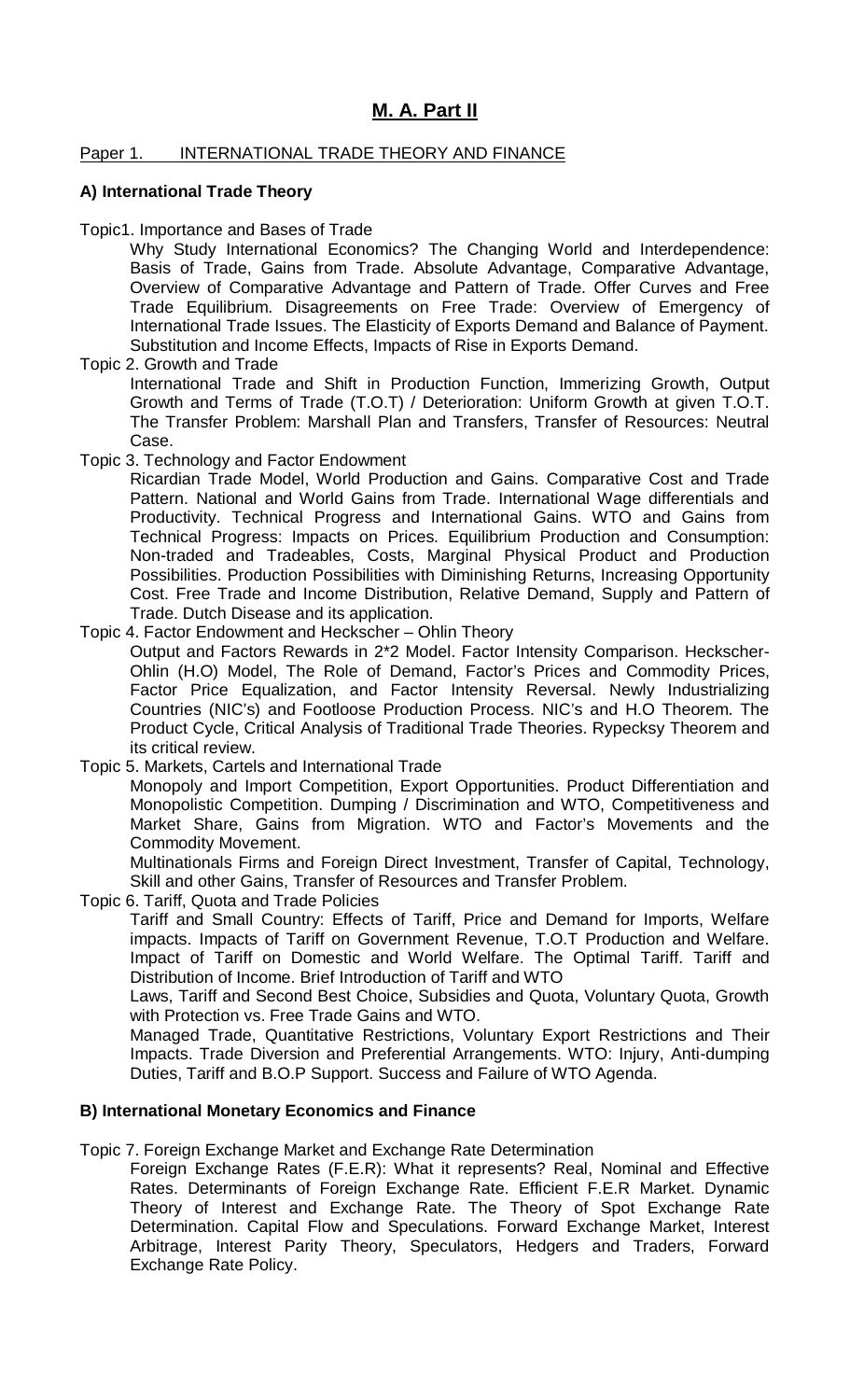# Topic 8. Purchasing Power Parity, Exchange Rates and Balance of Payments (B.O.P)

Purchasing Power Parity (PPP): Non-Trade Goods, Balance of Payment Effect. Test of Exchange Rate Instability. Impacts of F.E.R. Rate Instability. B.O.P: Income Absorption Approach to B.O.P. Elasticities of Exports and Imports and Impact on B.O.P. The Marshall- Larner Conditions. Monetary Approach to B.O.P. Monetarist Critique to the Keynesian Closed Economy Model. B.O.P. Effects of Stabilization Policies. Empirical Tests of Monetary Approach to the B.O.P. WTO and B.O.P Support. Adjustment with Short-run capital Flow. Methods dealing with undesired Short-run Capital Flow.

Topic 9. Open Economy: Monetary and Fiscal Policy Monetary and Fiscal Policies: Internal and External Balance. Monetary and Fiscal Policy with Fixed Exchange Rates. Problems of Small Country: Fixed Exchange Rate, Free Floating Exchange Rate, Managed Exchange Rate and Critical Review of The Fiscal – Monetary Mix Models. Fiscal Policy and Temporary Payment Imbalances. Monetary Policy and Permanent Payments Imbalances, A Random Walk Model of Payment Imbalances. Critical Review of the Modern Theory and Adjustment Mechanism.

Topic 10. International Institution: Trade, Capital and B.O.P. Introduction of International Institutions, Role and Major Activities of IMF. IMF Credit Facilities. Loan Mechanism, Value of SDRs. The Optimum Quantity of Reserves, Optimum Interest Rate. Euro-Dollar, Dollar Exchange and Impacts. Role of IMF in B.O.P Support and Stabilization.

### Topic 11. International Movements of Factors and Welfare: Impacts / Issues

Facts on International Capital Flow: ASEAN Crisis and Role of International Institution and Criticism. Motive for Capital Movement: Return and Risk Diversification. Why disagreement on International Movement of Labour? Welfare Impacts of Labour Movements. Factors of Production and Price Equalization Issues. Losses of National Sovereignty. Can Developing Countries Compete and Gain from Trade: Terms of Trade due to Demand Pattern and its Impacts. What Counts for wage Differential<br>Between Primary Goods Producer and Value Added Goods Producer. Primary Goods Producer and Value Added Goods Producer, Competitiveness Issue. WTO: GATT and Emergency of WTO. Why necessary to Join WTO? WTO: Expected Impacts on Trade, Liberalization and B.O.P; Special Status of Developing Countries and Net Food Importing Countries. Protections under WTO Rules. Are Free Trade Gains more than Restricted Trade? Gains for whom; how much and how long? Centre-Periphery Theory.

WTO Rules: Sanitary, Phytosanitary, Dumping, Anti-Dumping etc Rules and Emerging New Issues and Their Impacts.

Topic 12. Major Contemporary International Economic Issues:

WTO: GATT and Emergency of WTO. Why necessary to Join WTO? WTO: Major Trade Rules and Their Expected Impacts on Trade, B.O.P Deficit. WTO and Fair Trade / Free Trade. Free Trade will it be? Issue of "Are Free Trade Gains more than Restricted Trade"? Emerging Regional Trading, Blocks, Special Preference and their Impacts. Issues relating to the Contributions of International Financial Institutions and Their Evaluations. Is there need to Reform International Institutions?

Monetary Integration and Their Impacts. Terms of Trade Issue. International Debt Problem, Growth and Competitiveness. Issues of Developing Countries: Level of Development, Competitiveness and Trade Stability: World Income Distribution and Free Trade.

# **Basic Readings:**

- 1. Caves Richard, E., and Jones Ronald W., World Trade and Payments: An Introduction, Latest Editions. Little, Brown and Company, Boston, Toronto.
- 2. Chacholiades, Miltiades, International Trade Theory and Policy (Latest Edition). McGraw Hill Book Company, New York, London.
- 3. Donomick Sal Vatore B., International Economics (Latest Edition), Prentice Hall.
- 4. Grubel Herbert C., International Economics, (Latest Edition) Richard D. Irwin Inc., Honewood, Illinois.
- 5. Peter Holinder & Thomas A., Pugel., International Economics. 9th Edition 1996.
- 6. Sodersten B. and Geoffry Read., (1994). International Economics, MacMillan Press Ltd.
- 7. The Global Competitiveness, Report 1999, World Economic Forum, Oxford University Press, Oxford, New York.
- 8. World Bank. World Development Report, 1986. Oxford University Press.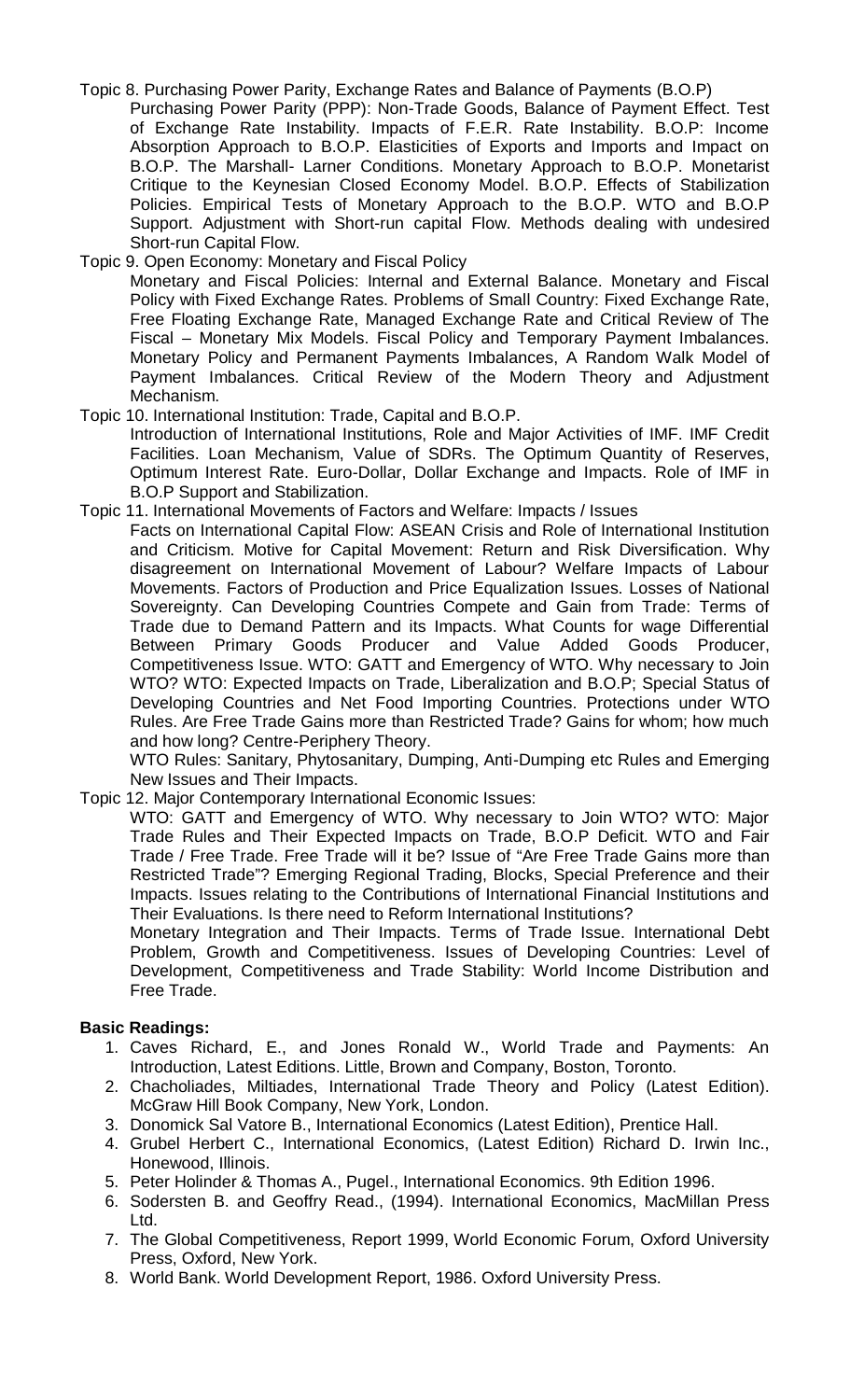# **Additional Readings:**

- 1. Baldwin Robert L. and Richardson David J., (1986). International Trade and Finance, Little Brown and Company, Boston, Toronto.
- 2. Moran Theodore H., (1985). Multinational Corporations: The Political Economy of Foreign Direct Investment. Lexington Books. Toronto, Massachusetts.
- 3. Krugman and Obstfeld, International Economics: Theory and Policy, Addison Willey (1998). 31

# **Paper 2. ECONOMETRICS: THEORY AND APPLICATIONS**

Topic 1: Introduction

Definition and scope of econometrics, Econometric models vs. Statistical models Ingredients of econometric modeling

Specification, estimation, verification or evaluation and forecasting.

- Topic 2: The Classical Linear Regression Model
	- (a) The Simple Linear Regression Model (SLRM) Estimation of SLRM by Ordinary Least Squares (OLS) Interpretation of Estimated Coefficients and their Economic Meanings.
	- (b) The Multiple Linear Regression Model (MLRM) Estimation of MLR model by OLS and its assumptions Interpretation of estimated coefficients and their economic meanings, Computation of elasticities and standardized coefficients Using R2 as a measure of 'Goodness of Fit' and some roblems with its use.
	- (c) The General Linear Regression Model (GLRM) Estimation of GLRM by OLS through Matrix Approach Var-Cov matrix of estimated coefficients.
	- (d) Evaluating an Estimated Linear Regression Model Testing the significance of individual coefficients. Testing the significance of the model as a whole.

# Topic : 3 Multicollinearety

What is Multicollinearety? Distinction between perfect Multicollinearety and less than perfect Multicollinearety (Multicollinearety problem). Consequences of Multicollinearety problem, methods for detection of Multicollinearety problem. Remedial measures for Multicollinearety problem.

Topic: 4 Heteroskedasticity

What is Heteroskedasticity and what are its causes? Consequences of Heteroskedasticity for OLS estimation.Methods for detection of Heteroskedasticity. Remedial measures for Heteroskedasticity.

Topic: 5 Autocorrelation

What is Autocorrelation and its Causes? Consequences of Autocorrelation for OLS estimation. Methods for detection of Autocorrelation. Remedial measures for Autocorrelation.

# Topic 6: Forecasting with a Single Equation Regression Model

What is forecasting and what are its various types? Important features of a good forecast. Variance of unconditional forecast error.

Variance of conditional forecast error. Measures for evaluating the forecasting power of a model.

Topic 7:

Errors in Variables, Time as a Variable, Dummy Variables, Grouped Data, Lagged and Distributed-Lag Variables

Errors in variables. Time as a variable. Dummy variables. Estimation from grouped data. Exogenous lagged variables. Endogenous lagged variables. Methods of estimation of lagged models.

Topic 8: Identification

The problems of identification. Implications of the identification state of a model. Formal rules for identification. Identifying restrictions. Tests for identifying restrictions. Identification and Multicollinearity.

Topic 9: Simultaneous Equations Models

Why Simultaneous Equation Models? Various Types of simultaneous equation Models. The identification problem. Checking the identification state of a model or of a particular equation in the model by Order Condition, bogus equation and reduced from approaches. Identification and methods of estimation.

Topic 10: Consistent Estimation of Parameters of Simultaneous Equations Models Indirect Least Square Estimation. Two-stage Least Squares Estimation.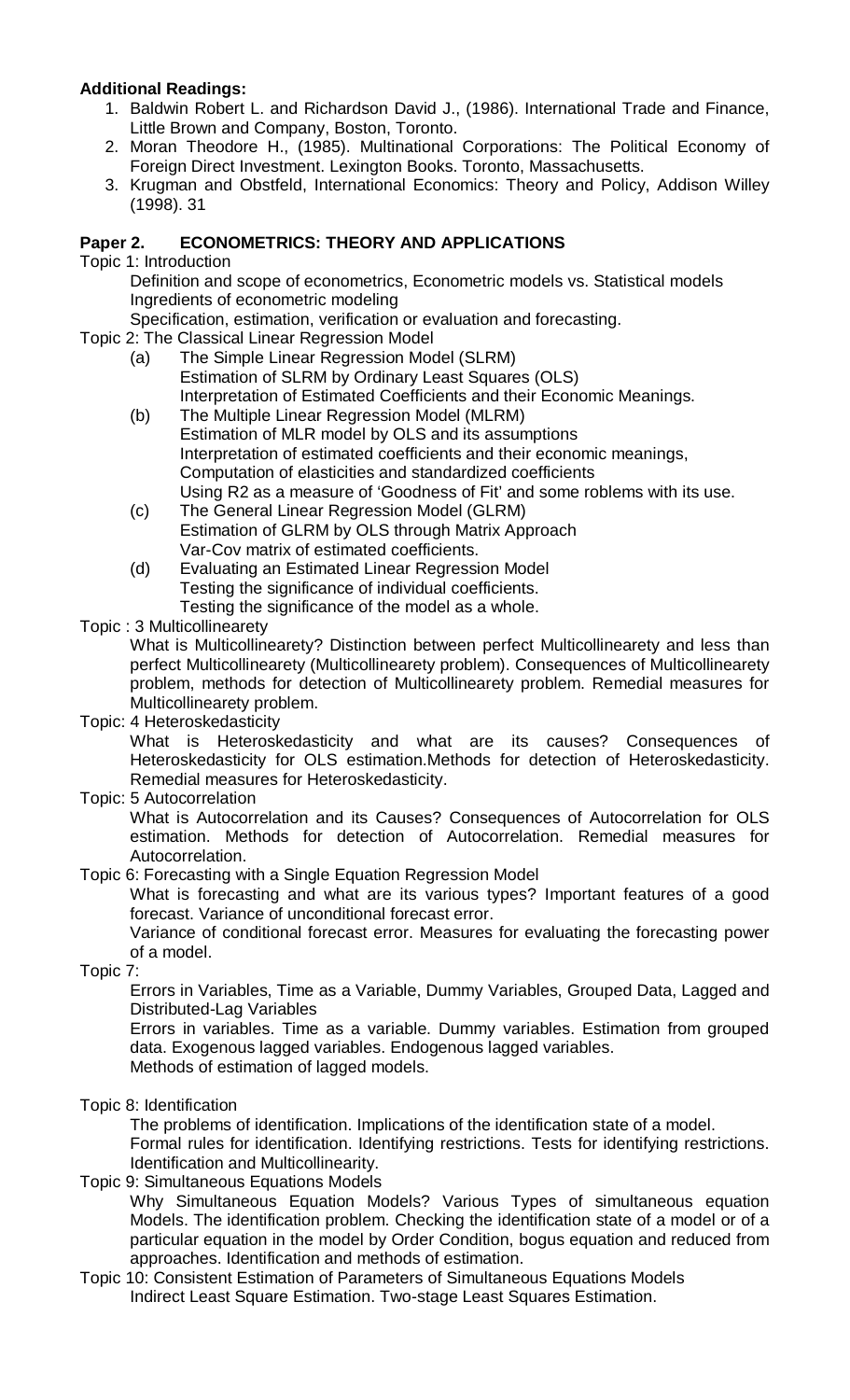Instrumental variables method of estimation.

- Topic 11: Varying Coefficient Models: Causes of Coefficient Variation. Randomly Varying Coefficient Models. Systematically Varying Coefficient Models.
- Topic 12: Time Series Econometrics
	- ARIMA Models. Comparison of forecasts based on ARIMA and Regression Models. Unit Roots and Co-integration. Dummy Trap and its detection.

# **Suggested Books:**

- 1. Gujrati, D. Basic Econometrics , 3rd Edition, " McGraw Hill, 1993
- 2. Intrilligator Econometric Model, Techniques and Applications, N. J. Printice Hall, 1978 .
- 3. Johnston, J. Econometric Models, McGraw Hill, 1984
- 4. Koutsoyiannis, A. Theory of Econometrics, McMillan, 1978
- 5. Maddala, J.S. Econometrics, McGraw Hill, New York, 1978
- 6. Wonnacot, R.J. Econometrics, John Wiley, New York & Wonnacot, E.
- 7. Madnani, G.M.K Introduction to Econometrics Principles and Applications, (Latest Edition)
- 8. Pindyck & Econometric Models & Economic Forecasts, 3rd
- 1. Rubenfeld Edition, McGraw Hill Inc. 1992.
- 9. Maddala, J. & Kim Unit Roots, Co-integration and Structural Change, Cambridge University Press, 1998.
- 10.Griffiths, Judge, The Theory and Practice of Econometrics, John Willey and Sons, Latest edition.

# **Research Articles:**

- 1. Abadir (2002) Notation in Econometrics: a proposal for a standard. Econometric Journal, Vol. 5, issue 1, pages 76-96.
- 2. Abadir and Jan R. Magnum (1993) OLS Bias in a Nonstationary Autogregression, Econometric Theory, Vol. 9, issue 1, pages 81-93.
- 3. Don Andrews (2003). A Bias-Reduced Log-Periodogram Regression Estimator for the Long Run, Memory Parameter, Econometrica, 71, (2), 675-712.
- 4. Gunnar, Bardsen, (1999), Economic theory and econometric dynamics in modeling wages and prices in the United Kingdom, Empirical Economics, 24, (3), 483-507.
- 5. Joshua, Angrist, (2001), Estimation of Limited Dependent Variable Models with Dummy Endogenous Regressors: Simple strategies for Empirical practice. Journal of Business and Economic Statistics, 19, (1), 2-16.
- 6. Luc, Bauwens, (1994), Estimating End Use Demand: A Bayesian Approach. Journal of Business and Economic Statistics, 12, (2), 221-31.
- 7. Manuel, Arellano, (1992), Female Labour Supply and On-the –Job Search: An Empirical Model Estimated Using Complementary Data Sets. Review of Economic Studies, 59, (3), 537-59.
- 8. Stephen, Roy, Bonal, (1991), Some Tests of specification for Panel Data: Monte Carlo Evidence and an Application to Employment Equation. Review of Economic Studies, 58 (2), 277-97.

# **Paper 3. DEVELOPMENT ECONOMICS: THEORY AND POLICY**

Note: Students are expected to study latest editions of the recommended books. At least two research papers pertaining to each topic must be comprehended. Each topic must be prepared and analyzed critically. Any aspect of the topics may be asked in the examination. The course content provides a guideline. Students must prepare critical review of topics.

# **Part: A Theoretical Foundations and Sector Specific Issues:**

Topic: 1 Scope and New Developments

Definitions: Economic Development and Growth, Identification of Development variables. Scope and Significance of Development Economics. Characteristics of LDC's. Measurement of Economic Development and Growth. Per Capita Income approach, Quality of Life Index / HDI etc. Historical overview of world development and emerging major issues pertaining to Less Developed Countries (LDC's). Why the whole world is not developed?

# Topic: 2 Major Theories of Development

Classical and Neo-classical Theories, Adam Smith and Competitive Capitalism, Vicious Circle of Poverty, Stages of Economic Growth, Balanced and Unbalanced Growth, Big Push Theory. Dependency Theory, Structuralist's View Point.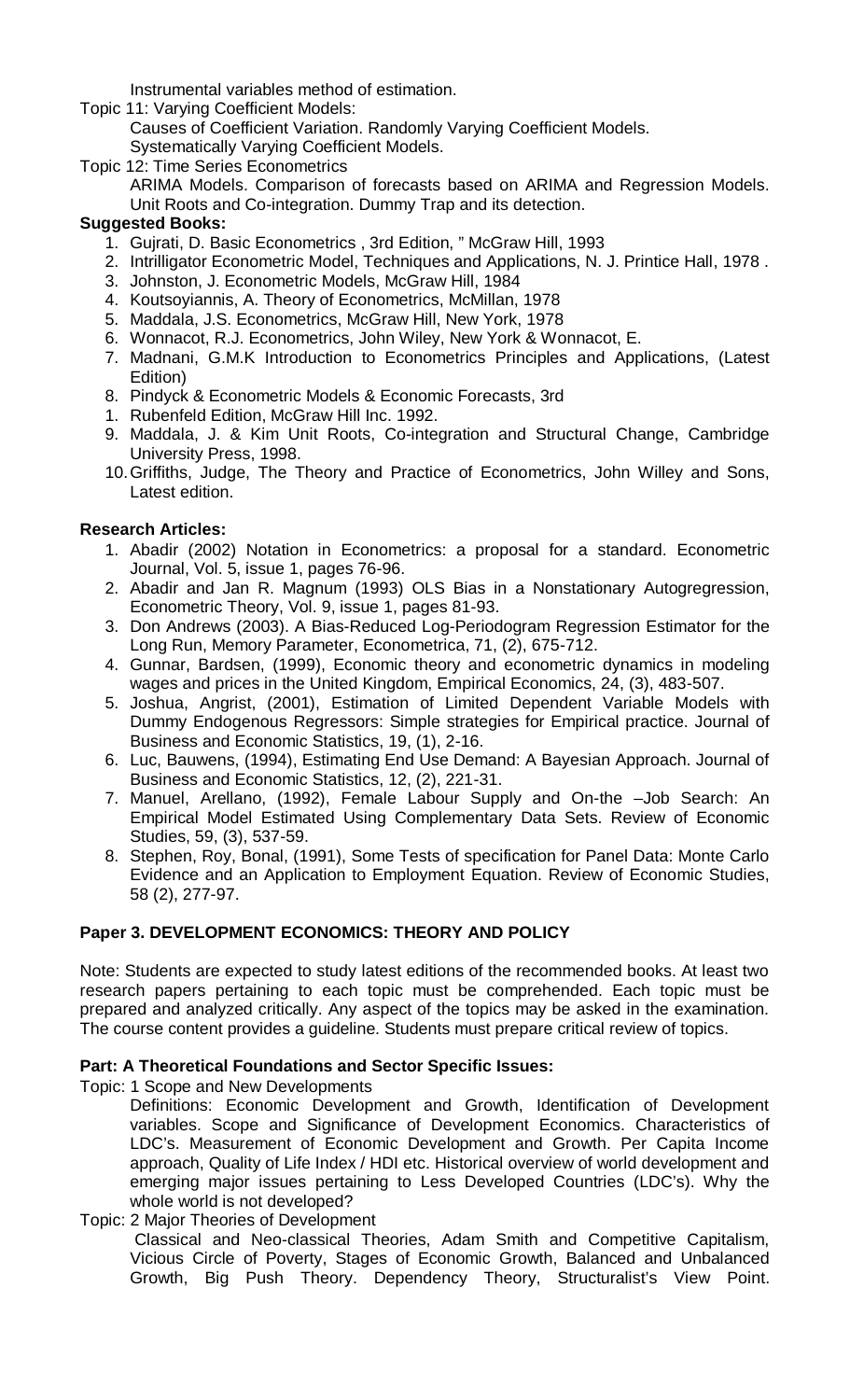Endogenous Growth Theory: New growth Theory. Income Convergence/ Divergence, New Growth Theory. Market Friendly Approach.

Topic: 3 Agriculture and Industry

Agriculture vs. Industry: Development Debate. Lewis' Model of surplus Labor. Rains' Fei Model and its critical review. Transforming Agriculture, Underemployment problem. Role of Agriculture: Market for Industrial Output, Provision of Input, food, Complementarity, productivity growth. Terms of Trade Issue and Subsidies, etc. and Competitiveness. Land Holdings, Green Revolution and it's Performance. Need for Industrialization. Industrialization and its financing mechanism. Problem of Sectoral Dualism. Why Green Revolution? The Spread of Green Revolution in Pakistan and its Status / Contributions.

Topic: 4 Population, Education and Human Capital Demographic Transition, Human Resources as a source of growth and their contributions. Investment in education and returns. Models of Employment & Unemployment: Time Criterion, Productivity Criterion and New Index etc., and Employment generation Strategies/Techniques.

#### **Part B: International Development Issues and Debates**

- Topic: 5 International Debt, Aid / Assistance
	- Why international borrowing? Two Gap Model, Aid commitments and disbursement. Sources of borrowing. Debt Cycle Theory/Stages. Debt Burden: Debt Servicing, Debt laffer Curve, Debt buy back etc., Latin American Debt Crises, ASEAN Crises, Debt Problem of LDC's and South Asia, Debt Overhang and threat to growth. Policies to combat debt problem: Forecasting debt and solution for debt burden, saving mobilization/Domestic resource mobilization, Debt rescheduling etc. Debt Modeling and Forecasting Future Implication.
- Topic: 6 WTO, Liberalization and International Trade
	- Trade vs. Aid. Liberalization of Trade and its impacts/gains etc., Foreign Exchange Constraints and Balance of Payment deficit. Role of GATT and its Failure. WTO and LDC's. Trade Instability, Distribution of gains from Trade liberalization. Regional Trade Associations (RTA's): their role and contributions. Basis for trade and benefits: Gains from Trade: Static and Dynamic Gains. Comparative Advantage, Revealed Comparative Advantage and Competitiveness. Trade as an engine of growth. Product Cycle. Determinants of exports growth. Transfer of Technology: Sources & Need. Technology Centered Development and Appropriate technology issue.
- Topic: 7 Transnational Corporations (TNC'S), FDI and Development Transnational Corporations (TNC's): Objectives, Role and Contributions, Long term cost of TNC's. Transfer of Technology: Ways and Means. Global integrated production system: TNC's and Globalization, Foreign Direct Investment (FDI) and Its Determinants/Role. Foreign Direct Investment (FDI) and TNC's. Flow of FDI and its contributions.
- Topic: 8 Poverty and Income Distribution

Definitions and Measurement of Poverty/Poverty Line. Poverty concepts/definitions. Absolute Poverty, Relative Poverty, Income approach, Expenditure approach, Basic needs approach, Poverty of Opportunities Index (POPI) and Calorie-based approach etc. Poverty Indicators. Poverty by socio-economic groups. Sources, impacts and policies to combat poverty. Strategies and tools to combat poverty. Growth and Income Inequality in the world. Empirical evidences on poverty. Redistribution with growth. How to combat income inequality. Basic Needs, Social Action Programs and Poverty alleviation.

Topic: 9 Environment and Development

Model of Environment and Economic Activity. Market Based Approach and Externalities. Deforestation and Renewable Resources, Measuring environment values. Deforestation and Macroeconomic Environment. Industrialization and its environmental cost, Use of Pesticides and Environmental Impacts. Natural resources degradation. Cost of Pollutions/Environmental degradation. International awareness about environment, production and need for Reforms. Economic thoughts and Environment. International Agencies: Environmental concerns and programs. Urbanization and environmental issues. Sustained development, Ecology and economic progress.

Topic: 10 Growth Models

Harrod-Domer Model, Technical Change and growth Model, Kaldor's Model of Distribution, Joan Robinson's Model of capital accumulation, Model of Steady State Growth. Saving-Investment and Golden Rules.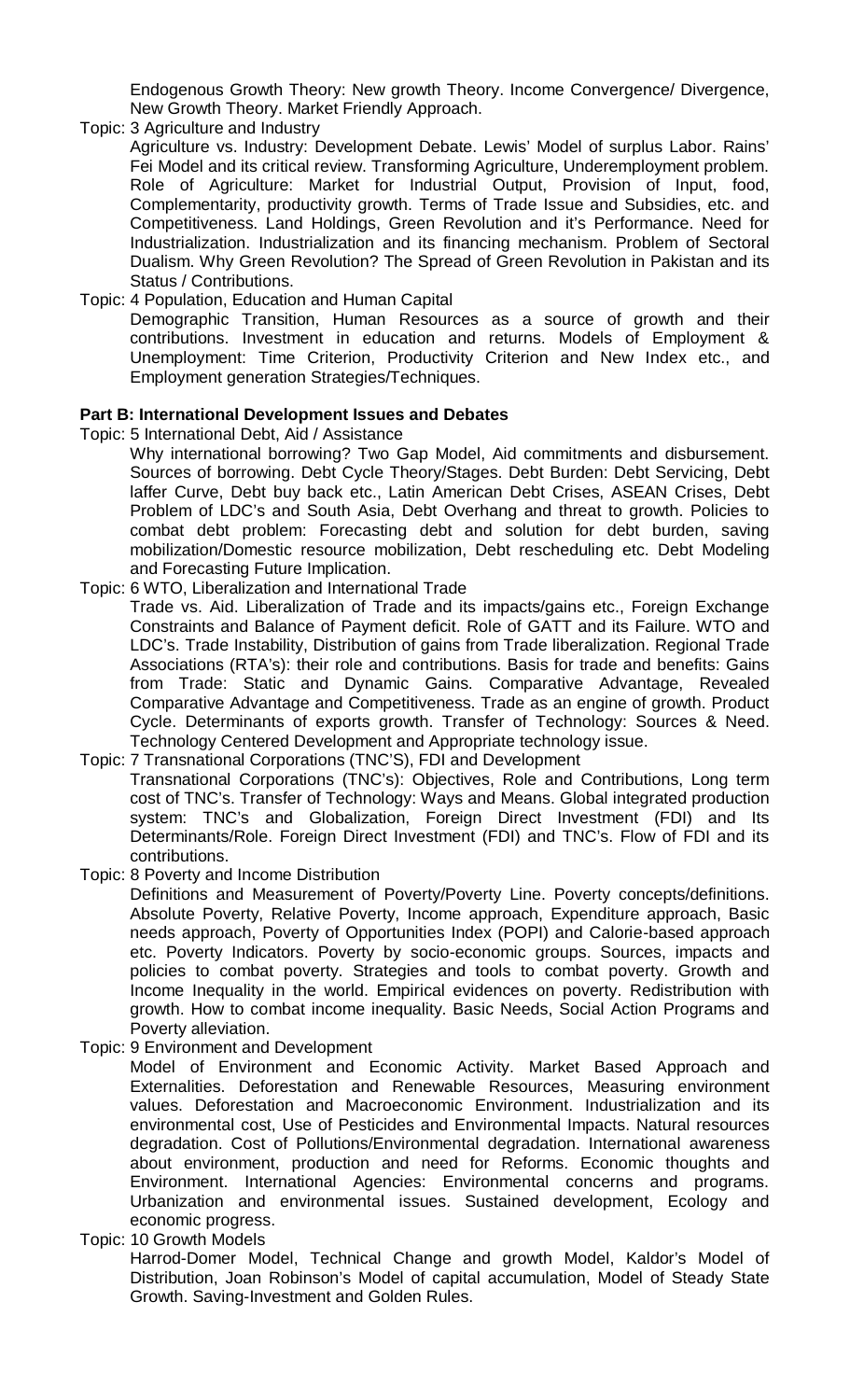Recommended Books:

- 1. Balasubramanyam V. and Lall, S. (1992, eds), Current Issues in Development Economics. McMillan , London.
- 2. Chaudhary M. Aslam and Hamid, A., (1999). Human Resource Development and Management in Pakistan. Ferozsons, Lahore.
- 3. Chenery H. B. and Srinivasen. Hand Book of Development Economics,\* vol. I & II, Amsterdam (1988, eds.). North Holland.
- 4. Cypher J. M. and Dietz James L., (2004), The Process of Economic Development, Routledge. Tayl or Francis Group, London/New York.
- 5. Ghatak Subarta, (2003), Introduction to Development Economics, Routledge, Taylor and Francis Group, London/New York.
- 6. Herrick B. and Kindleberger C., (latest eds.). Economic Development. McMillan, New York.
- 7. Hirshman A. O., (1960). Strategy of Economic Development, Yale University, Press.
- 8. Jones H. G., An Introduction to Modern Theories of Economic Growth, (Latest Edition), McGraw Hills.
- 9. Mahboob-ul-Haq Center for Human Development (MHCHD). Human Development in South Asia, Annual Reports, Islamabad.
- 10.------------- (1999), A Profile of Poverty In Pakistan, (In Collaboration with UNDP).
- 11.Meier Gerald M., Leading Issues in Economic Development, (Latest Issue), Oxford University Press.
- 12.Thirlwall, A.P., (2003), Growth and Development, With Special Reference to Developing Economies 7th edition, Palgrave Publisher.
- 13.Todaro M. P., Economic Development in the third World. Latest Edition, Heinemann, London.
- 14.UNDP, Human Development Reports , Annual Reports.
- 15.Van Den Berg H., (2001), Economic Growth and Development,\* McGraw Hills.
- 16.William, Easterly, Growth without Development, A Case Study of Pakistan, World Bank.
- 17.World Bank, World Development Reports, Annual reports, 1986, 1987, 1990, 1991, 1992, 1994, 1995, 1998/99, 2000/2001 and 2004.
- 18.Yotopolous Pan A. and Nugent Jeffery B., Economics of Development, Empirical Investigation (Latest Issue). Harper and Row Publishers, London/New York.

# Paper 4: RESEARCH METHODOLOGY

Importance of Research Methodologies. Research techniques in social sciences and their limitations. Theory and basis of research. Empirical and theoretical research. Stages of research process. Identification of problem/issue, data, theory and estimation and related problems. Thinking, Field Research Designs; the process of field research, Exploratory Research, Casual Inference. Methods of communication in survey. Vision survey and communication techniques. Art of asking questions and getting quality information. Preparation of Research Proposal Questionnaire, Sample Design; the Nature of Sampling, Measurement and Scaling; Measurement, Measurement Scales, the Characteristics of Sound Measurement, the Development of Measurement Tools, Scaling, the Nature of Scaling, Response Methods, Scale Construction. Data Collection Methods, Survey Instruments and Field Procedures; Survey Instrument Designs, the Survey Situations, the Instrument Development Process, Questionnaire Development, Field Procedures, Personal Interviewing, Telephone Interviewing, Interviewing by mail, observations. Data collection, Observation, Experimentation and Simulations; Experimentation and Simulation. Choice of Research Technique, Experimental Research Design, Simulation, Observation, Observation Designs. Use of Secondary Data; the Nature of Secondary Data Sources, the Use of Secondary Data, Types of Secondary Data Sources, Statistical Sources, Data Research Procedures, Evaluating Secondary Data. Vision Survey: Interpretation of Replies. Data Presentation and Analysis: Elements of Analysis, Data Preparation, Special Data Problem, Tabulation, Data Presentation, and Data Analysis. Report Writing; the Questions and analysis of Research Proposal. Organization of Research Paper. How to format and Write country Research Report. Executive summary and abstract of a report. Conclusion and its basis. Evaluation of Research Work. The Research Report, Research Report Format, Writing and editing of research Report.